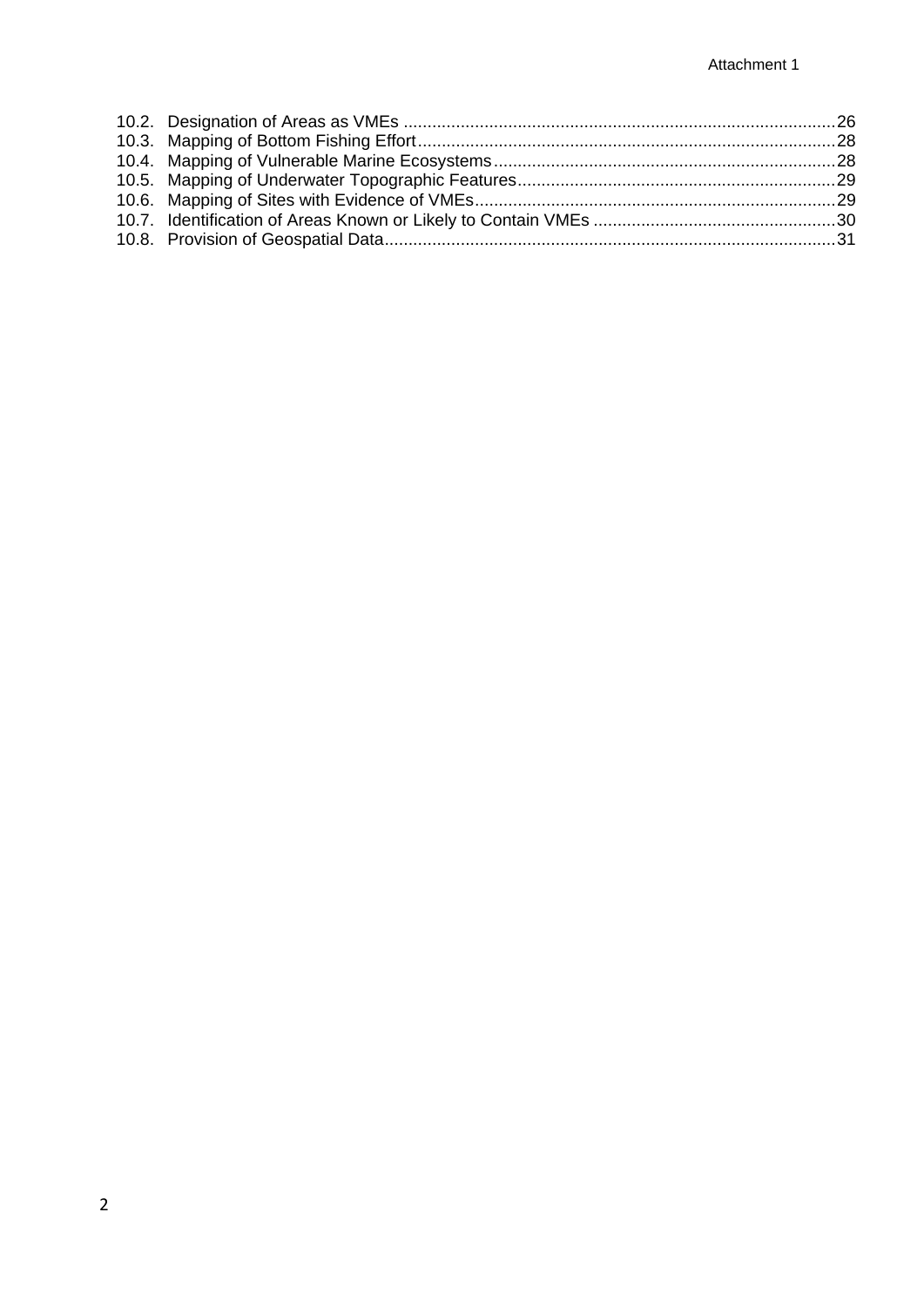# **1. Introduction**

Fishing with gears that make contact with the seabed (bottom fishing) has the potential to significantly impact the abundance and diversity of benthic species (Kaiser 1998, Koslow et al. 2001, Clark and Koslow 2007). The most fragile and vulnerable species are those that form complex biogenic structures which other species use as habitat, food or shelter from predation (Auster 2005). Deepwater habitat-forming species are often rare or endemic to isolated seamounts, creating areas of high biodiversity which are vulnerable to disturbance (Koslow et al. 2001, Richer de Forges et al. 2000, FAO 2008). These structure-forming organisms are typically slow growing and long lived, making them slow to recover and vulnerable to cumulative impacts from fishing (Clark et al. 2006). Benthic ecosystems that include organisms with these characteristics are referred to as 'vulnerable marine ecosystems' (VMEs) (UNGA 2007, FAO 2008, Rogers et al. 2008).

Many deep sea fish stocks have biological characteristics that result in low productivity, including: maturing at relatively old age, have slow growth, long life expectancies, low natural mortality rates, intermittent recruitment success and may not spawn every year. Their low productivity means that they are not able to sustain high exploitation rates and if depleted their populations are likely to recover very slowly. There are also limited data and information available to support management and so they pose a challenge for ensuring their sustainable utilization and exploitation (FAO 2008).

In response to the 2006 United Nationals General Assembly (UNGA) Resolution 61/105, the participants in the negotiations to establish a South Pacific Regional Fisheries Management Organization (SPRFMO) adopted interim management measures for bottom fisheries, these require participants to:

*6. In respect of areas where vulnerable marine ecosystems are known to occur or are likely to occur based on the best available scientific information, close such areas to bottom fishing unless, based on an assessment undertaken in accordance with paragraphs 11 and 12 below, conservation and management measures have been established to prevent significant adverse impacts on vulnerable marine ecosystems and the long-term sustainability of deep sea fish stocks or it has been determined that such bottom fishing will not have significant adverse impacts on vulnerable marine ecosystems or the long term sustainability of deep sea fish stocks* (SPRFMO 2007a)

In line with this participants are required to prepare impact assessments for bottom fishing activities to:

*11. Assess, on the basis of the best available scientific information, whether individual bottom fishing activities would have significant adverse impacts on vulnerable marine ecosystems, and to ensure that if it is assessed that these activities would have significant adverse impacts, they are managed to prevent such impacts, or not authorized to proceed.* (SPRFMO 2007a)

The interim measures also require the Science Working Group (SWG) to:

*12. b) "design a preliminary interim standard for reviewing the benthic impact assessments and develop a process to ensure comments are provided to the submitting Participant and all other Participants"* (SPRFMO 2007a).

Pending development of a more detailed standard, an interim Benthic Assessment Framework was developed by the SWG and adopted by the  $6<sup>th</sup>$  Meeting of SPRFMO Negotiations (September 2007).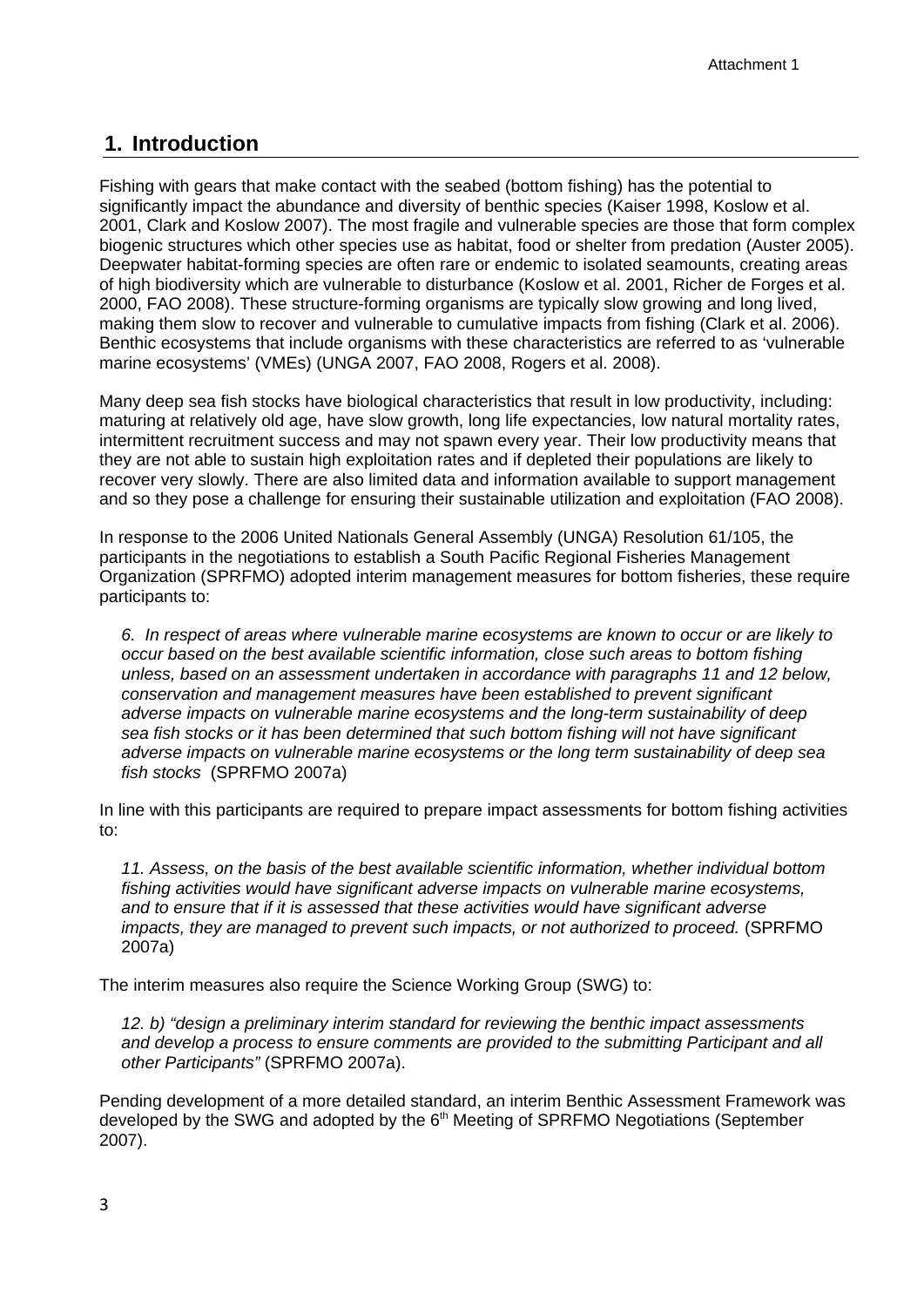This document provides the interim SPRFMO Bottom Fishery Impact Assessment Standard as adopted by the 10<sup>th</sup> meeting of the Science Working Group (Vanuatu, 2011). It has been developed using a broad range of currently available information, in particular the general principles developed internationally in response to the UNGA Resolution 61/105 (2006) and Resolution 64/72 (2009), particularly the FAO International Guidelines for the Management of Deep-Sea Fisheries in the High Seas (FAO 2008)–referred to as the FAO Guidelines.

# **2. Purpose of the Standard**

The purpose of the BFIAS is to provide a minimum standard for assessing the potential impacts of proposed bottom fishing activities on VMEs and deep sea fish stocks. This standard is intended to guide SPRFMO participants in preparing the required bottom fishery impact assessments, and to guide the SWG when reviewing these assessments. It is intended to constitute the standardised approach to be taken by all participants when preparing risk and impact assessments for high seas bottom fishing activities in the SPRFMO area.

The definitions and process in the BFIAS aim to be consistent with international principals and contribute to achieving the main objectives articulated in the FAO Guidelines:

*11. The main objectives of the management of DSFs are to promote responsible fisheries that provide economic opportunities while ensuring the conservation of marine living resources and the protection of marine biodiversity, by:* 

*i. ensuring the long-term conservation and sustainable use of marine living resources in the deep seas; and* 

*ii. preventing significant adverse impacts on VMEs* (FAO 2008)

The BFIAS aims to ensure that areas containing VMEs and low productivity deep sea resources are protected from significant adverse impacts due to bottom fishing, by ensuring that management decisions are informed by reliable and robust impact assessments based on the best data available.

As SPRFMO management measures for bottom fisheries are revised, and as information on distribution of VMEs, abundance of low productivity deep-sea resources and the impacts of bottom fishing activities in the SPRFMO Area improves, this standard should be updated and amended accordingly.

# **3. Area of Application**

The BFIAS applies to all bottom fishing operations within the SPRFMO Area as defined in the *Convention on the Conservation and Management of High Seas Fishery Resources in the South Pacific Ocean*.

The BFIAS is intended to apply to all fishable depths within the SPRFMO area.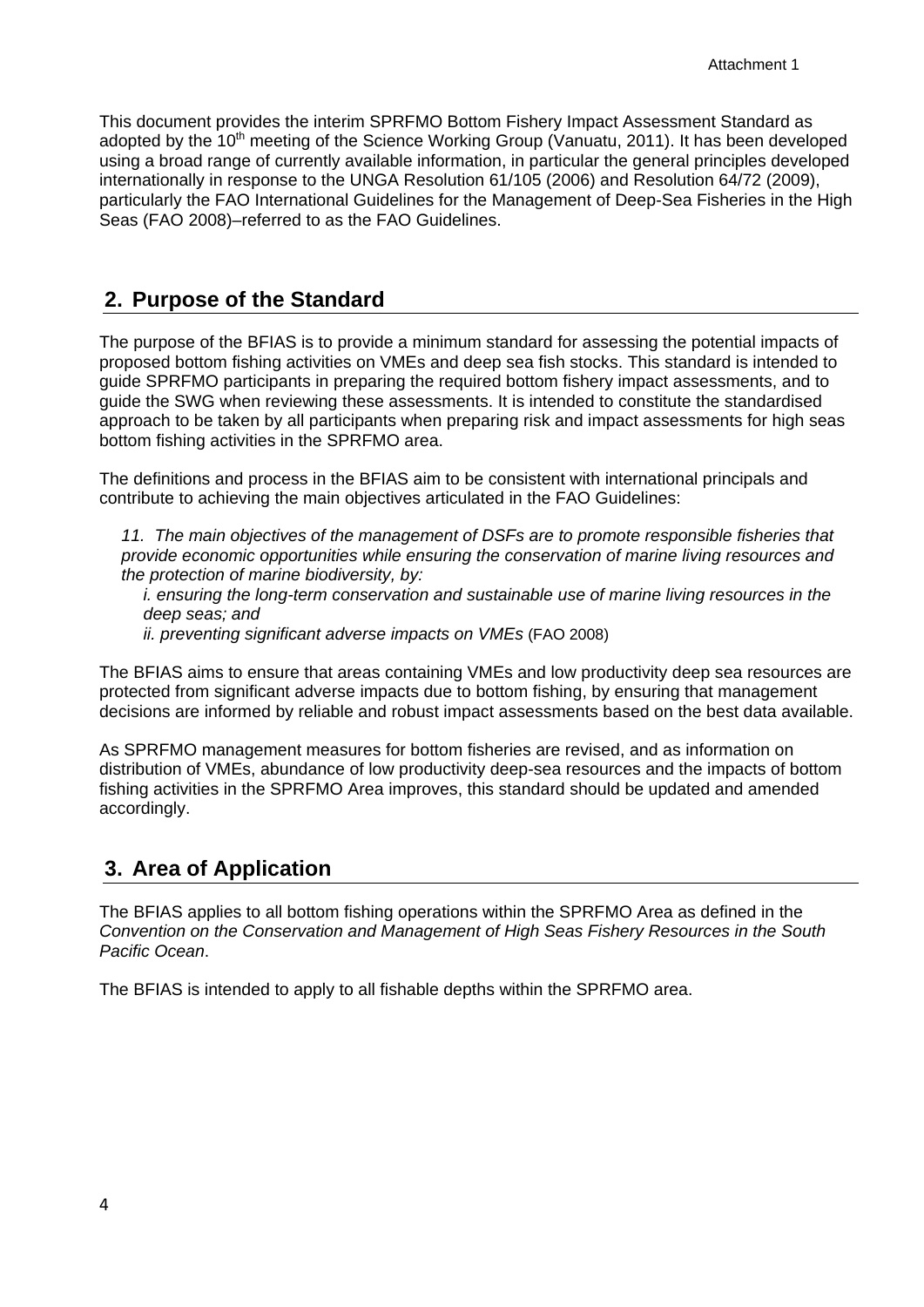# **4. Bottom Fishery Impact Assessment Process**

The process for preparing, submitting, evaluating and commenting on impact assessments prepared in accordance with this BFIAS was adopted at the  $4<sup>th</sup>$  meeting of SPRFMO Negotiations in September 2007 (SPRFMO 2007c). The process consists of the following steps:

- Participants are required to prepare bottom fishery impact assessments for all proposed bottom fishing activities in the SPRFMO Area, irrespective of the proposed scale, area or previous history of such fishing activities.
- Such impact assessments are to be prepared and submitted to the SPRFMO Secretariat prior to commencement of any bottom fishing evaluated under the assessment. Fishing may then proceed in accordance with the management and mitigation measures proposed in the assessment while the assessment is being evaluated.
- All bottom fishery impact assessments are to be posted on the SPRFMO website for public comment for a period of 30 days, and forwarded to the SWG for comment.
- The SWG is required to evaluate all assessment and provide written comments back to flag states through the SPRFMO Secretariat within 60 days of assessments being received. SWG comments on assessments are to be posted on the SPRFMO website.
- Flag states are required to respond to the written comments provided by the SWG.

Participants are required to prepare a new bottom fishery impact assessment if a substantial change in the fishery has occurred, such that it is likely that the risk or impacts of the fishery may have changed. Changes that might trigger a re-assessment would include changes in intended fishing areas, management measures or the use of new gear.

In line with the SPRFMO interim management measures, participants are required to prepare assessments, and submit these for review, before opening any new regions of the Area to fishing, or expanding fishing effort or catch beyond existing levels:

*3. Starting in 2010, before opening new regions of the Area or expanding fishing effort or catch beyond existing levels, establish conservation and management measures to prevent significant adverse impacts on vulnerable marine ecosystems1 and the long-term sustainability of deep sea fish stocks from individual bottom fishing activities or determine that such activities will not have adverse impacts, based on an assessment undertaken in accordance with paragraphs 11 and 12.* (SPRFMO 2007a)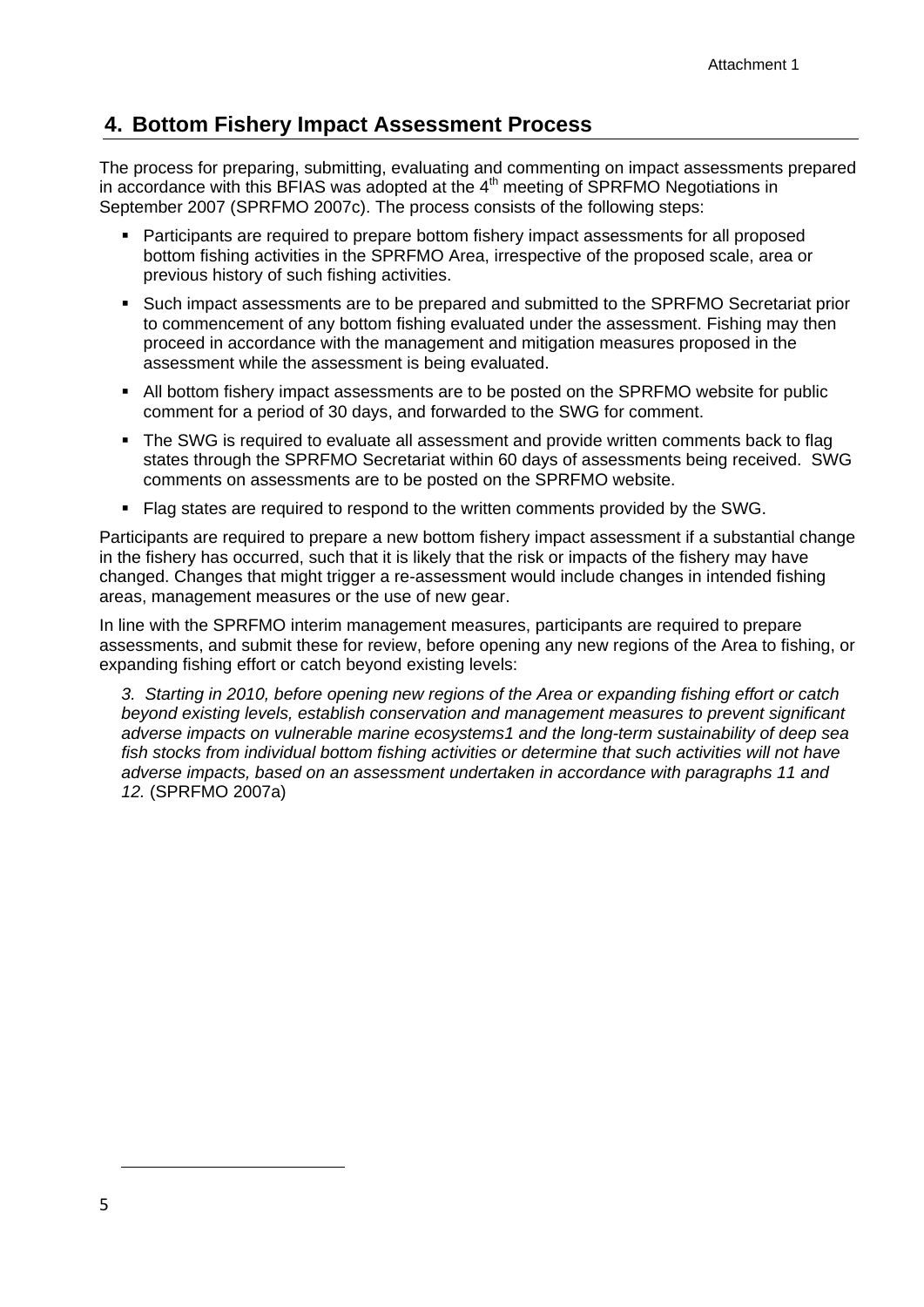# **5. Bottom Fishing Impact Assessment Standard**

# **5.1. Definitions**

The BFIAS requires clear and specific operational definitions of risk, VMEs and significant adverse impacts.

The FAO Guidelines currently provide the most comprehensive international definitions of these terms. Aspects of these guidelines that are relevant to SPRFMO Area fisheries have therefore been directly incorporated into this standard, in the definitions below.

# *5.1.1. Bottom Fishing*

Bottom fishing is defined as fishing with any gear type likely to come in contact with the seafloor or benthic organisms (FAO 2008).

# *5.1.2. Risk*

The definition of risk for an assessment needs to be based on clearly stated objectives. The risk that is being assessed is then the risk of not achieving those stated objectives.

The high level objectives implied by the SPRFMO interim measures are:

- 1. That there are no significant adverse impacts from bottom fishing on VMEs
- 2. That deep sea fish stocks are managed for long-term sustainability.

These objectives need to be operationalized so that they become measurable and the risk can be assessed. This should be clarified in the impact assessment and guidance on this is provided in Section 7. The impact assessment must assess the risk of significant adverse impacts on VMEs and the risk of over-exploitation of deep sea fish stocks. The risk-based approaches used must account for risks arising from limited data availability to directly quantify all potential impacts.

# *5.1.3. Low Productivity Deep Sea Resources*

The FAO Guidelines (FAO 2008, paragraph 13) recognize that marine living resources exploited by deep sea fisheries in the high seas often have low productivity, can only sustain low exploitation rates and are slow to recover once depleted. Key biological characteristics of these low productivity species include maturation at relatively old ages; slow growth; long life expectancies; low natural mortality rates; intermittent recruitment of successful year classes; and spawning that may not occur every year (FAO 2008). Species with these characteristics within the SPRFMO Area will be considered to constitute low productivity resources, and need to be managed in accordance with the relevant guidelines and best practices for sustainable management of such resources.

# *5.1.4. Vulnerable Marine Ecosystems*

The FAO Guidelines define a number of characteristics which should be used as criteria in the definition of vulnerable marine ecosystems:

*42. A marine ecosystem should be classified as vulnerable based on the characteristics that it possesses. The following list of characteristics should be used as criteria in the identification of VMEs.* 

*i. Uniqueness or rarity – an area or ecosystem that is unique or that contains rare species*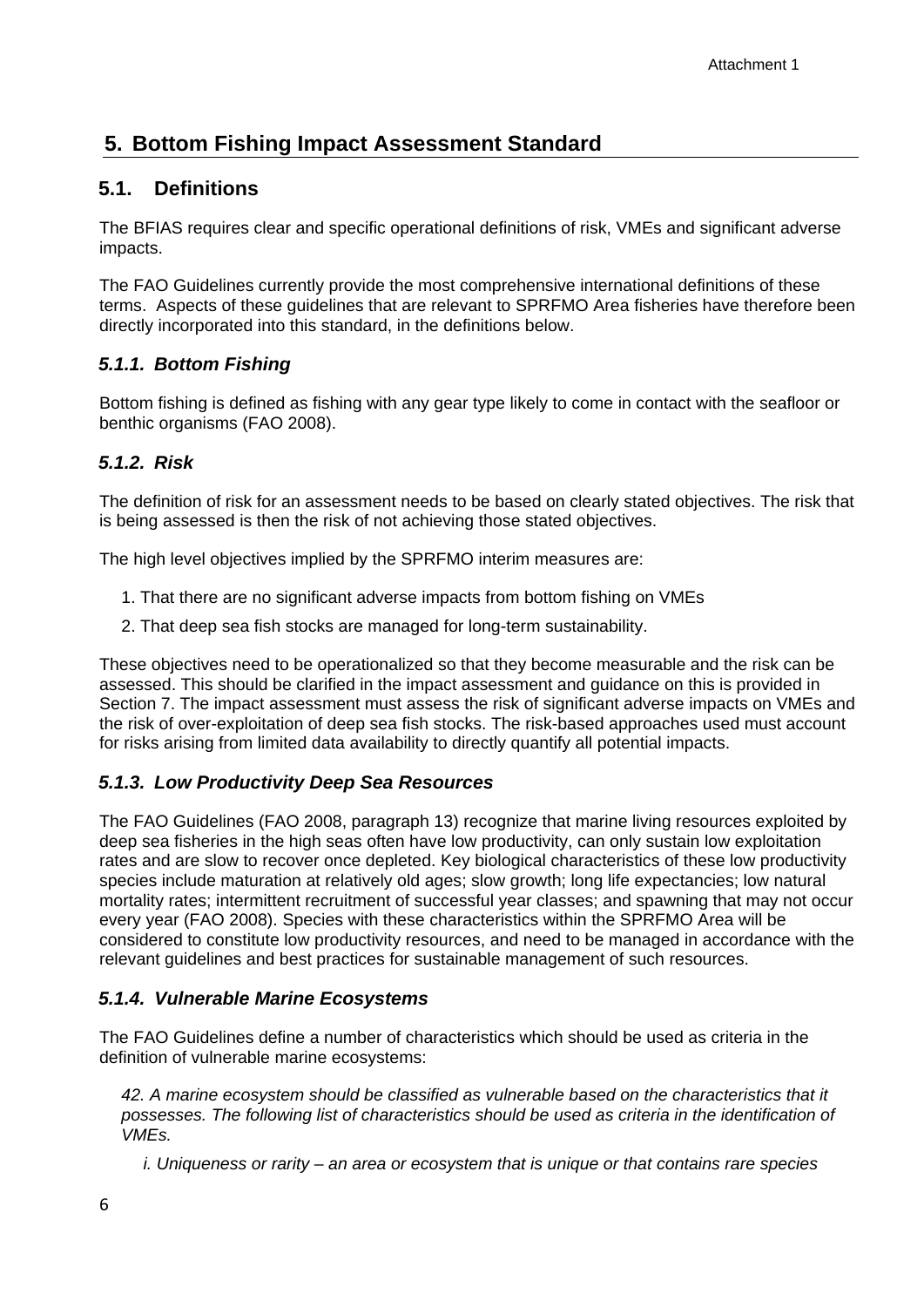*whose loss could not be compensated for by similar areas or ecosystems. These include:* 

- *habitats that contain endemic species;*
- *habitats of rare, threatened or endangered species that occur only in discrete areas; or*
- *nurseries or discrete feeding, breeding, or spawning areas.*

*ii. Functional significance of the habitat – discrete areas or habitats that are necessary for the survival, function, spawning/reproduction or recovery of fish stocks, particular life-history stages (e.g. nursery grounds or rearing areas), or of rare, threatened or endangered marine species.* 

*iii. Fragility – an ecosystem that is highly susceptible to degradation by anthropogenic activities.* 

*iv. Life-history traits of component species that make recovery difficult – ecosystems that are characterized by populations or assemblages of species with one or more of the following characteristics:* 

- *slow growth rates;*
- *late age of maturity;*
- *low or unpredictable recruitment; or*
- *long-lived.*

*v. Structural complexity – an ecosystem that is characterized by complex physical structures created by significant concentrations of biotic and abiotic features. In these ecosystems, ecological processes are usually highly dependent on these structured systems. Further, such ecosystems often have high diversity, which is dependent on the structuring organisms.*  (FAO 2008)

The above characteristics should guide the identification and specific definition of VMEs in the SPRFMO Area. However, to provide operational definitions for use during fishing operations, it is necessary to use the above characteristics to develop lists of specific taxa (orders, families, genera or species) which are considered to contribute to VMEs in the SPRFMO Area. Annex 1 of the FAO Guidelines provides a list of examples of potentially vulnerable species groups, communities and habitats, as well as features that potentially support them and should be used as the basis for determining what constitutes VME taxa in the SPRFMO area:

#### **FAO Guidelines Annex 1. Examples of potentially vulnerable species groups, communities and habitats, as well as features that potentially support them.**

*The following examples of species groups, communities, habitats and features often display characteristics consistent with possible VMEs. Merely detecting the presence of an element itself is not sufficient to identify a VME. That identification should be made on a case-by-case basis through application of relevant provisions of these Guidelines, particularly Sections 3.2 and 5.2.* 

*Examples of species groups, communities and habitat forming species that are documented or considered sensitive and potentially vulnerable to DSFs in the high-seas, and which many contribute to forming VMEs: i. certain coldwater corals and hydroids, e.g. reef builders and coral forest including: stony corals (Scleractinia), alcyonaceans and gorgonians (Octocorallia), black corals (Antipatharia) and hydrocorals (Stylasteridae);* 

*ii. some types of sponge dominated communities;* 

*iii. communities composed of dense emergent fauna where large sessile protozoans (xenophyophores) and invertebrates (e.g. hydroids and bryozoans) form an important structural component of habitat; and iv. seep and vent communities comprised of invertebrate and microbial species found nowhere else (i.e. endemic).* 

*Examples of topographical, hydrophysical or geological features, including fragile geological structures, that potentially support the species groups or communities, referred to above: i. submerged edges and slopes (e.g. corals and sponges);* 

*ii. summits and flanks of seamounts, guyots, banks, knolls, and hills (e.g. corals, sponges, xenophyphores);*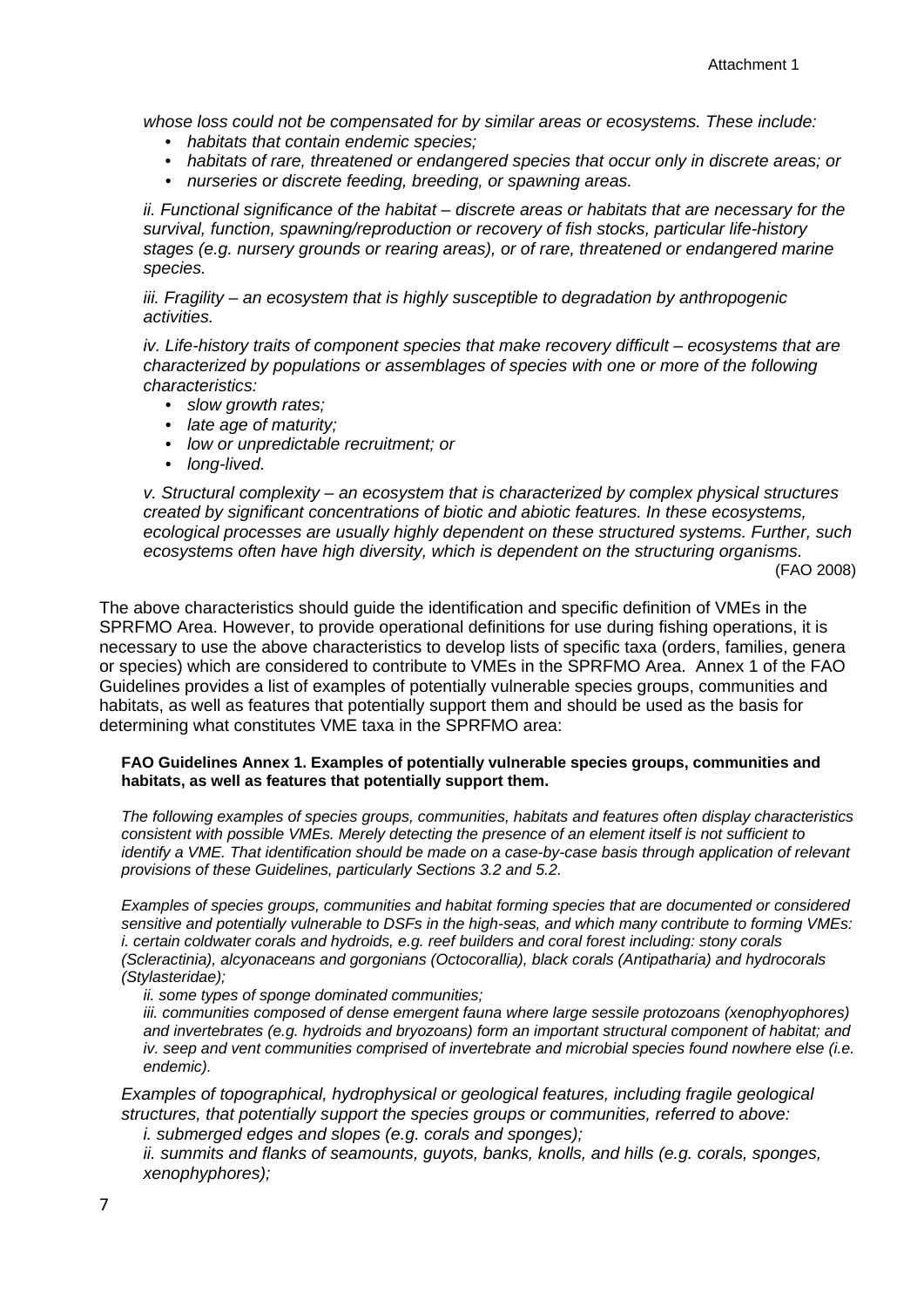*iii. canyons and trenches (e.g. burrowed clay outcrops, corals);* 

*iv. hydrothermal vents (e.g. microbial communities and endemic invertebrates); and* 

*v. cold seeps (e.g. mud volcanoes for microbes, hard substrates for sessile invertebrates).* 

(FAO 2008)

For the purposes of this assessment vulnerable marine ecosystems are defined as: any marine ecosystem whose integrity is threatened by significant adverse impacts resulting from physical contact with bottom gears in the normal course of fishing operations, including, inter alia, reefs, seamounts, hydrothermal vents, cold water corals,. cold water sponge beds and low productivity or vulnerable species.

The definition of VMEs for this assessment will need to be reviewed periodically, in the light of improved information on VMEs in the SPRFMO area.

The unit of analysis for the impact assessment for VMEs is currently suggested to be 'VMEs' as a group rather than individual taxa. As more information becomes available (such as the location of different types of VMEs) it may be more appropriate to undertake the impact assessment for different types of VMEs, such as particular benthic communities or assemblages. In terms of deep sea fish stocks the unit of analysis should be the stock, although data availability may similarly constrain the unit of analysis to the species or resource assemblage level. As with VMEs, as more information becomes available it may be more appropriate to update assessments to the stock level.

### *5.1.5. Predictors to Evaluate Likelihood of Occurrence of VMEs*

The FAO Guidelines note (paragraph 45) that, "where site-specific information is lacking, other information that is relevant to inferring the likely presence of vulnerable populations, communities and habitats should be used". This is reflected in the examples provided in FAO Guidelines Annex 1, shown above.

For much of the SPRFMO Area, data on seabed biodiversity and benthic community composition are not available. Therefore, ancillary information on other factors that influence the location of VMEs will need to be used to predict likelihood and suitability of areas for supporting VMEs.

#### **Predictive Habitat Modelling**

Benthic biodiversity data are scarce for the SPRFMO Area and so use should be made of predictive habitat models to identify areas where VMEs are likely to occur. This will contribute to the quantitative evaluation of the risk of significant adverse impacts and the effectiveness of any proposed management and mitigation measures. The recent publication of global habitat prediction models for deep sea scleractinian corals and other species (Tittensor et al 2009, Davies & Guinotte 2011, Anderson et al. 2011) enables the identification of areas where VMEs are predicted to occur.

While existing global habitat models will be useful for risk assessments, the development of regionally-tailored, high resolution, predictive models for the SPRFMO area is seen as a priority. These should be of the highest resolution permitted by available bathymetric data, and should be designed to predict occurrence of all of the VME species of interest in the SPRFMO Area. Development of regionally tailored models will require, where possible, the collection of high resolution data on bathymetry and bycatch of VMEs and participants should include provisions for the collection of such data into conditions for bottom fisheries in the SPRFMO Area. Where possible and appropriate, use should also be made of opportunities presented by presence of fishing vessels in the SPRFMO Area to collect seabed imaging information (using underwater video or cameras) to validate and improve regional habitat prediction models.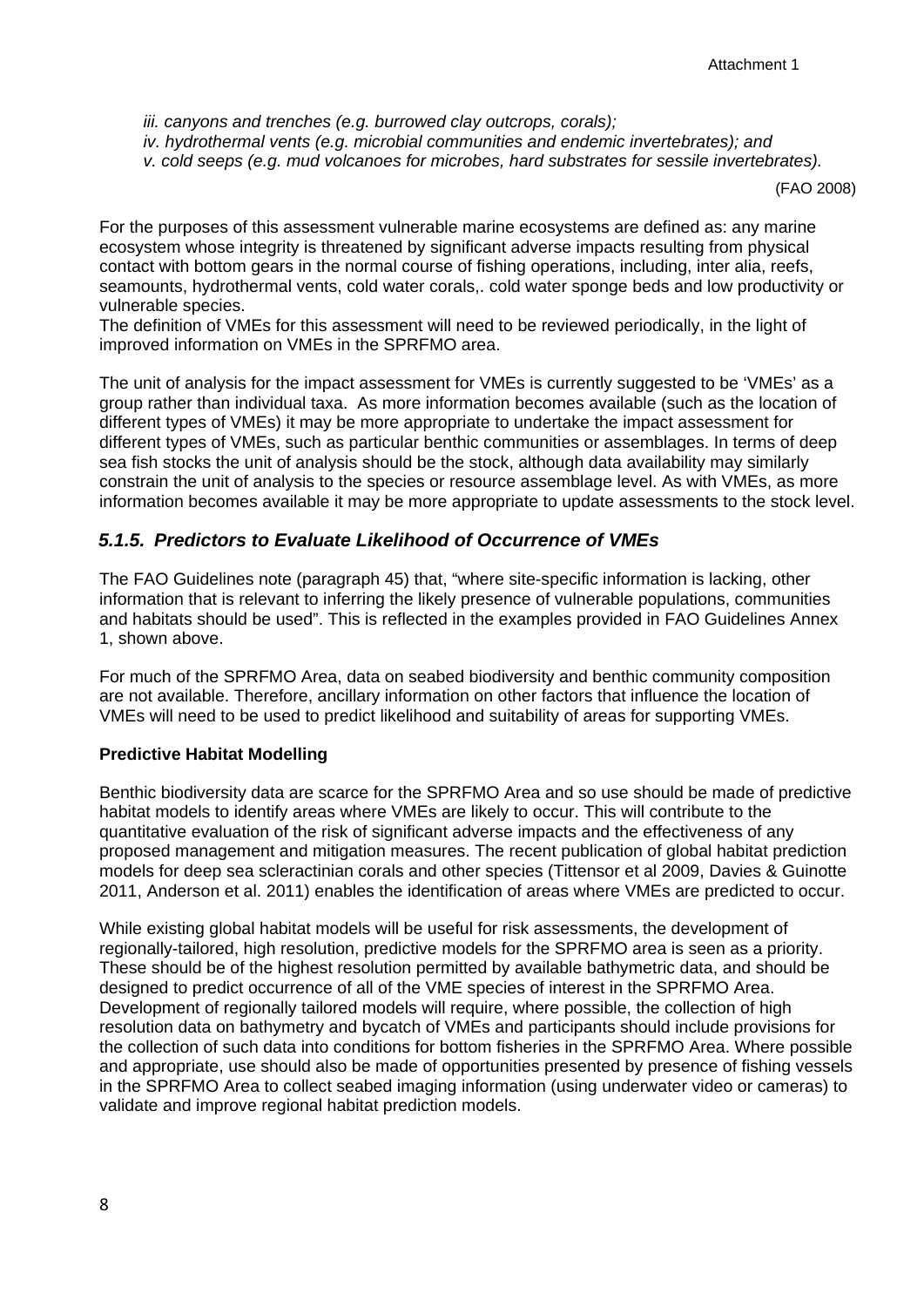#### **Seabed Depth Range and Topography**

Seabed depth range and topography are good indicators of seabed geology, and therefore of substratum suitability for supporting VME species. In the absence of benthic biodiversity data and predictive habitat modelling, risk assessments should use depth and analysis of topography, particularly depth range, slope, rugosity and specific topographic features, as indicators of habitat likely to support VMEs. The FAO Guidelines recognizes the following as being features that potentially support species, groups or communities which may contribute to forming VMEs:

 *Submerged edges and slopes; summits and flanks of seamounts, guyots, banks, knolls, and hills; canyons, trenches and hydrothermal vents* (FAO 2008)

### *5.1.6. Significant Adverse Impacts*

The FAO Guidelines provide guidance on what would constitute a significant adverse impact on VMEs:

- *17. Significant adverse impacts are those that compromise ecosystem integrity (i.e. ecosystem structure or function) in a manner that: (i) impairs the ability of affected populations to replace themselves; (ii) degrades the long-term natural productivity of habitats; or (iii) causes, on more than a temporary basis, significant loss of species richness, habitat or community types. Impacts should be evaluated individually, in combination and cumulatively.*
- *18. When determining the scale and significance of an impact, the following six factors should be considered:* 
	- *i. the intensity or severity of the impact at the specific site being affected;*
	- *ii. the spatial extent of the impact relative to the availability of the habitat type affected;*
	- *iii. the sensitivity/vulnerability of the ecosystem to the impact;*
	- *iv. the ability of an ecosystem to recover from harm, and the rate of such recovery;*
	- *v. the extent to which ecosystem functions may be altered by the impact; and*

*vi. the timing and duration of the impact relative to the period in which a species needs the habitat during one or more of its life-history stages.* 

- *19. Temporary impacts are those that are limited in duration and that allow the particular ecosystem to recover over an acceptable time frame. Such time frames should be decided on a case-by-case basis and should be in the order of 5-20 years, taking into account the specific features of the populations and ecosystems.*
- *20. In determining whether an impact is temporary, both the duration and the frequency at which an impact is repeated should be considered. If the interval between the expected disturbance of a habitat is shorter than the recovery time, the impact should be considered more than temporary. In circumstances of limited information, States and RFMO/As should apply the precautionary approach in their determinations regarding the nature and duration of impacts.*  (FAO 2008)

When evaluating the potential significance of adverse impacts of bottom fishing activities in the SPRFMO Area, the above factors should all be considered. Assessments should evaluate the impact which each type of fishing gear is likely to have on areas likely to contain VMEs, both on a per set basis and cumulatively. Paragraph 20 of the FAO Guidelines states that "In circumstances of limited information, States and RFMO/As should apply the precautionary approach in their determinations regarding the nature and duration of impacts".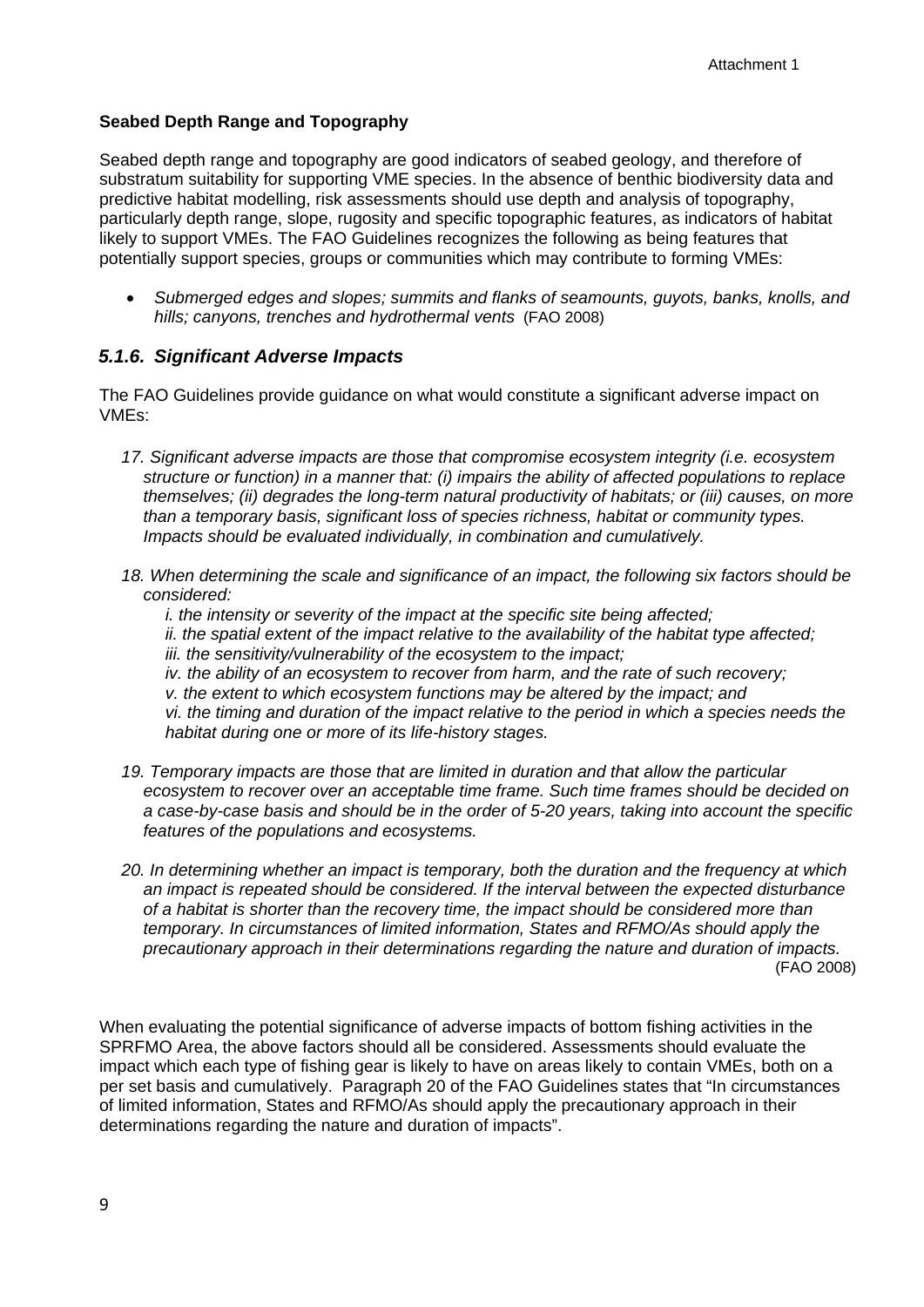Each bottom fishery impact assessment will need to detail how the above factors were used to develop a definition of 'significance' for the purposes of the assessment. This should include at a minimum the criteria:

- The intensity or severity of the impact at the specific site affected (i.e. are entire colonies/habitats destroyed, or just a few branches broken), this will be gear specific (and may link be guided by the Hierarchy of Bottom Fishing Impacts (Table 1);
- The ecological consequence of a given impact (which depends on the distribution, density, and recovery potential of the organisms in question), including estimation of the likelihood of interaction;
- The spatial extent of the impact relative to the extent of the VME and whether there may be offsite impacts;
- The frequency of the impact and the cumulative fishing effort. The rate of impact (on a temporal and geographical scale) in relation to rates of recovery of taxa needs to be considered.

Many of these criteria are difficult to measure directly for deepwater fisheries and so assumptions must be made based on studies conducted elsewhere or expert input. All assumptions must be clearly documented in the impact assessments to ensure transparency.

### *5.1.7. Hierarchy of Bottom Fishing Impacts*

The intent of UNGA Resolutions (61/105 and 64/72) and the SPRFMO interim measures is to prevent significant adverse impacts on fragile benthic species in deep water. While some benthic ecosystems are more vulnerable to disturbance than others, they are also differentially vulnerable to the impacts of different bottom fishing gears.

Gear type and how the gear is to be fished is an important component of the evaluation of any fishing plan. Gear impact should be evaluated as a product of the typical seabed impact footprint per set or tow of the gear type to be used, the planned number of fishing events (to provide an estimate of the overall extent of physical impact), the likelihood of encountering vulnerable species in proposed fishing areas (including the proportion of planned deployments occurring in new areas) and the expected degree of impact by the gear type concerned, to generate an index of potential disturbance. Default rankings of expected level of impact by gear type are provided in Table 1. This ranking of gear impacts may be revised as necessary, following scientific analyses undertaken in the SPRFMO area.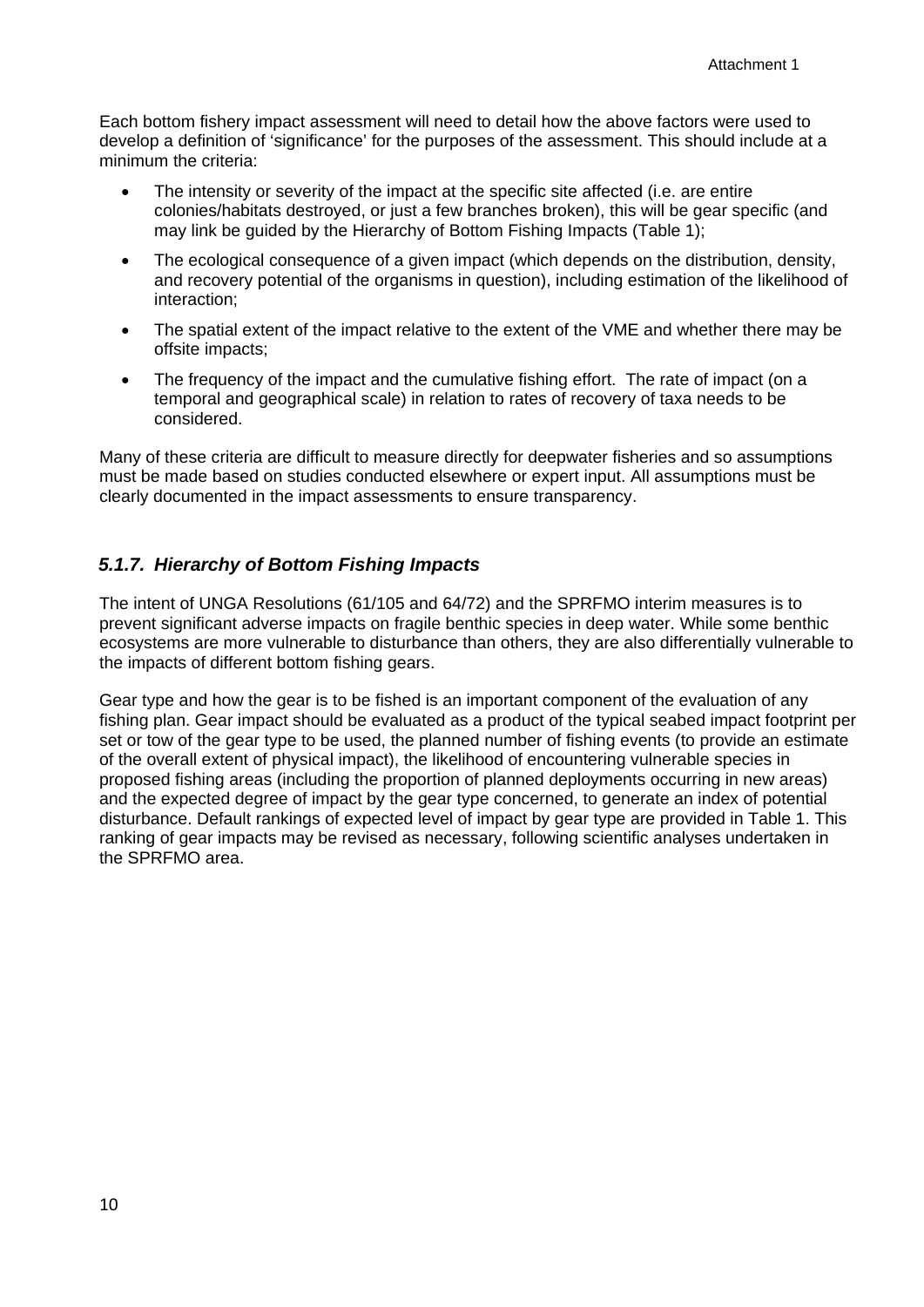| <b>Gear Class</b>           | <b>Benthic Habitat</b> |                   |
|-----------------------------|------------------------|-------------------|
|                             | Physical               | <b>Biological</b> |
| Gillnet-midwater            | 1                      | $\mathbf{1}$      |
| Hook and line               | 1                      | 1                 |
| Longline - pelagic          | 1                      | 1                 |
| Purse seine                 | 1                      | 1                 |
| Trawl - midwater            | 1                      | 1                 |
| Longline - bottom           | $\mathcal{P}$          | $\overline{2}$    |
| Gillnet - bottom            | 3                      | $\overline{2}$    |
| Pots and traps              | 3                      | $\mathcal{P}$     |
| Trawl – bottom <sup>2</sup> | 5                      | 5                 |
| Dredge                      | 5                      | 5                 |

Table 1. Ratings of habitat impact for each gear class on a scale of 1 (very low) to 5 (very high). Source: Chuenpagdee et al. (2003)

### *5.1.8. New and Exploratory Fisheries*

The Convention of the South Pacific Regional Fisheries Management Organisation (SPRFMO) in Article 22 defines the following concepts and issues related to new or exploratory fisheries:

"A fishery that has not been subject to fishing or has not been subject to fishing with a particular gear type or technique for ten years or more shall be opened as a fishery or opened to fishing with such gear type or technique only when the Commission has adopted cautious preliminary conservation and management measures in respect of that fishery, and, as appropriate, nontarget and associated or dependent species, and appropriate measures to protect the marine ecosystem in which that fishery occurs from adverse impacts of fishing activities. Such preliminary conservation and management measures, which may include requirements regarding notification of intention to fish, the establishment of a development plan, mitigation measures to prevent adverse impacts on marine ecosystems, use of particular fishing gear, the presence of observers, the collection of data, and the conduct of research or exploratory fishing, shall be consistent with the objective and the conservation and management principles and approaches of this Convention. The measures shall ensure that the new fishery resource is developed on a precautionary and gradual basis until sufficient information is acquired to enable the Commission to adopt appropriately detailed conservation and management measures.

The Commission may, from time to time, adopt standard minimum conservation and management measures that are to apply in respect of some or all new fisheries prior to the commencement of fishing for such new fisheries."

Section 8 discusses bottom fishing impact assessments in relation to new or exploratory fisheries.

 $\overline{a}$ 

<sup>&</sup>lt;sup>2</sup> 'Bottom trawl' is defined for the purposes of this standard as any trawl net fished in such a way that it has a likelihood of coming into contact with the seabed at some time during the trawling operation.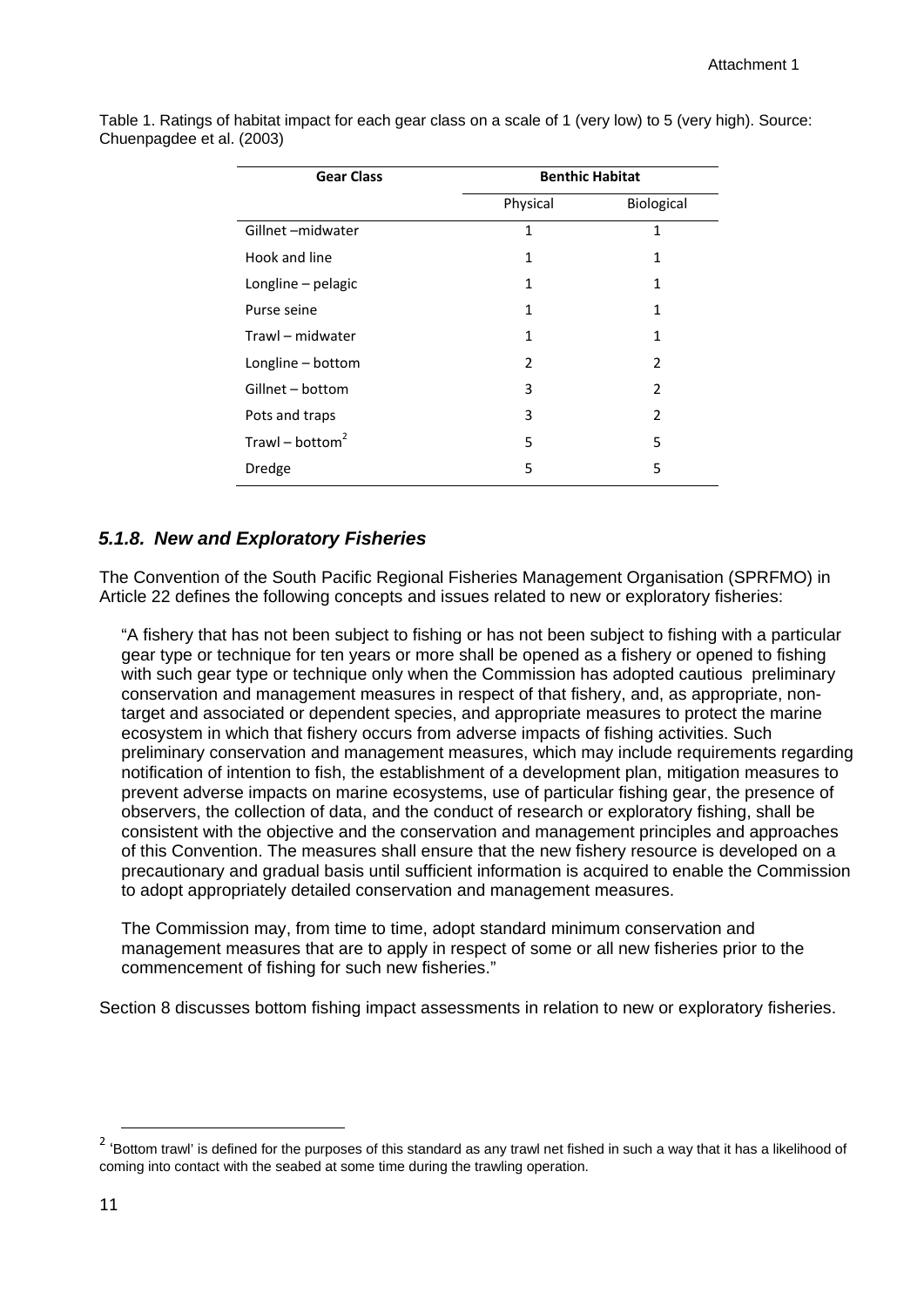# **6. Distribution of Vulnerable Marine Ecosystems**

To implement the SPRFMO interim management measures (2007) details of species or higher level taxa known or likely to contribute to VMEs in the South Pacific, and the catching of which could indicate evidence of such VMEs, need to be established. The relevant SPRFMO interim measures state:

*Bottom fisheries: In respect of bottom fisheries, Participants resolve to:* 

- *6. In respect of areas where vulnerable marine ecosystems are known to occur or are likely to occur based on the best available scientific information, close such areas to bottom fishing unless, based on an assessment undertaken in accordance with paragraphs 11 and 12 below, conservation and management measures have been established to prevent significant adverse impacts on vulnerable marine ecosystems and the long-term sustainability of deep sea fish stocks or it has been determined that such bottom fishing will not have significant adverse impacts on vulnerable marine ecosystems or the long term sustainability of deep sea fish stocks.*
- *7. Require that vessels flying their flag cease bottom fishing activities within five (5) nautical miles of any site in the Area where, in the course of fishing operations, evidence of vulnerable marine ecosystems is encountered, and report the encounter, including the location, and the type of ecosystem in question, to the interim Secretariat so that appropriate measures can be adopted in respect of the relevant site. Such sites will then be treated in accordance with paragraph 6 above.* (SPRFMO 2007a)

Implementation of these measures requires definitions of:

- Evidence of a VME to trigger the move-on provisions of interim measure 7; and
- Existence of areas known or likely to contain VMEs, to trigger the management requirements of interim measure 6.

 A protocol to determine 'evidence of a VME' is required to enable a rapid assessment and immediate management response during actual fishing operations at sea, to limit immediate impact on areas which appear to support significant quantities of VME species. In contrast, 'designating a VME' requires a scientific and deliberative longer-term analysis to integrate data from individual encounters and assess information on occurrence of VMEs across larger spatial scales, in order to identify, map and designate areas which are considered to constitute actual VMEs. Paragraph 119(b) of UNGA Resolution 64/72 states that States and RFMOs are to "conduct further marine scientific research and use the best scientific and technical information available to identify where vulnerable marine ecosystems are known to occur or are likely to occur."

# **6.1. Detection of 'evidence of VMEs'**

UNGA resolution 64/72 in paragraph 119 (c) calls on RFMOs and States to

*establish and implement appropriate protocols for the implementation of paragraph 83 (d) of its resolution 61/105, including definitions of what constitutes evidence of an encounter with a vulnerable marine ecosystem, in particular threshold levels and indicator species, based on the best available scientific information and consistent with the Guidelines, and taking into account any other conservation and management measures to prevent significant adverse impacts on vulnerable marine ecosystems, including those based on the results of assessments carried out pursuant to paragraph 83 (a) of its resolution 61/105 and paragraph 119 (a) of the present resolution.*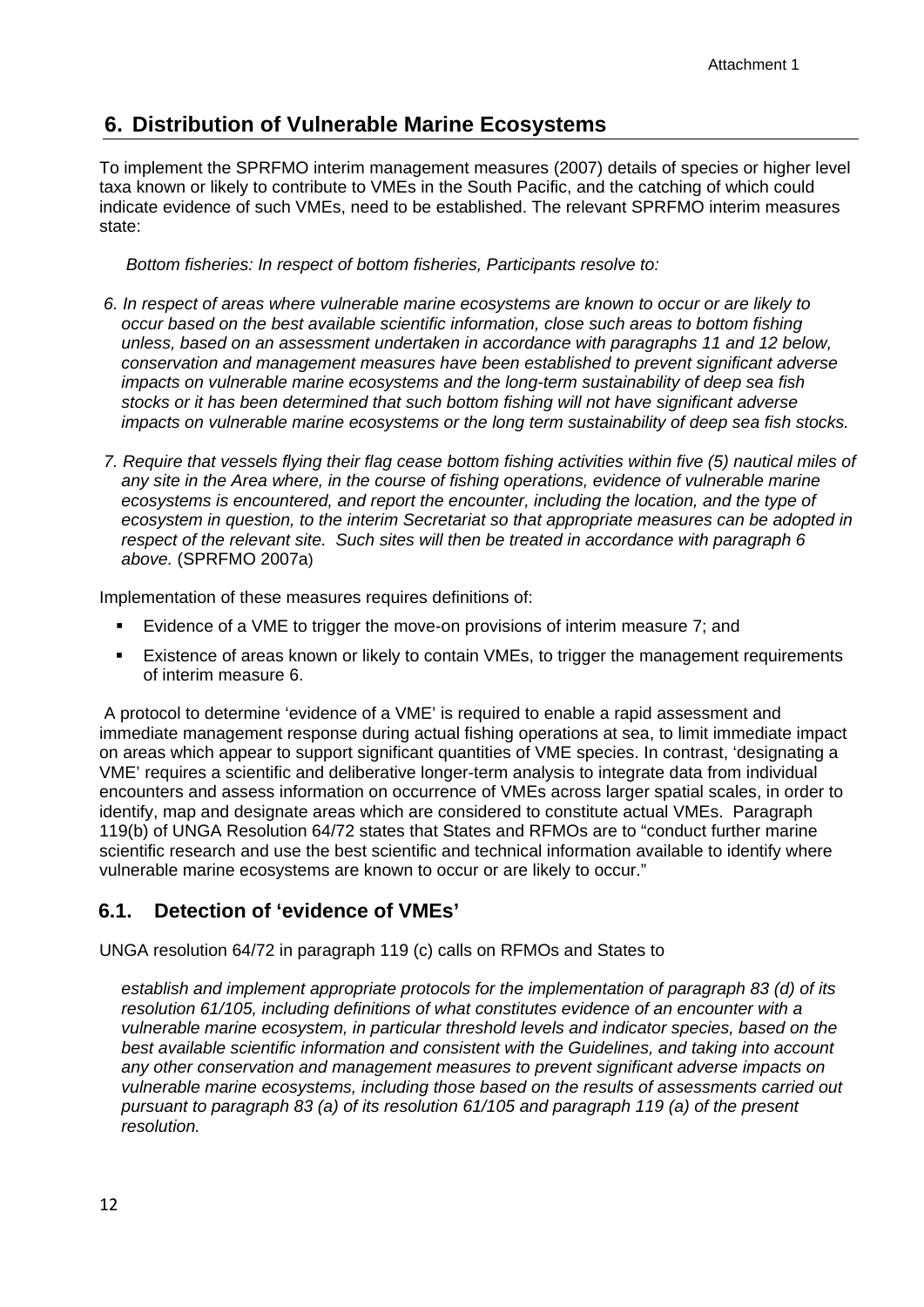SPRFMO interim management measure 7 is intended to apply in cases of unexpected interactions with VMEs during individual fishing operations, in areas where no other pre-determined management action has been implemented to prevent significant adverse impacts. In developing a protocol to detect evidence of a VME, the appropriate scientific analyses should be conducted and the following principles should be considered:

### **Principles for a Protocol to Identify 'Evidence of a VME'**

- Evidence of a VME needs to be defined in a way which makes this measure implementable at sea. The protocol should be rapid to implement at the end of each tow or set, and should not require a high level of taxonomic identification expertise. Relatively few, higher order taxonomic groups should be used, rather than individual species or genera.
- The evidence must be defined in terms of benthic bycatch made during individual bottom fishing operations (e.g. trawl tows or line sets).
- Evidence should be derived from species which possess the characteristics considered to make them vulnerable to deep sea bottom fisheries, as defined in the FAO Guidelines. Emphasis should be placed on taxonomic groups which may contribute to forming VMEs (FAO 2008, Annex 1) in the SPRFMO Area.
- A measure of quantity needs to be incorporated to allow the protocol to distinguish between a sporadic capture of a single organism which may not indicate evidence of a VME and a quantity of by-catch which is considered to constitute evidence of a VME.
- The thresholds chosen to indicate evidence of encounter with a VME should be based on analysis of bycatch data for the fishery and gear type concerned, or a comparable fishery using the same gear type. The thresholds should be also be precautionary.
- Higher ranks / scores should be accorded to species considered more vulnerable to fishing impacts, or which are considered to be strong indicators of VMEs. The protocol should also incorporate some measure of biodiversity, to accord higher scores to bycatches of many species, as opposed to a single species.

### *6.1.1. Designation of Taxa Constituting Evidence of a VME*

The FAO Guidelines (paragraph 42) identify characteristics of species or communities that should be considered to be vulnerable to impacts of bottom fishing. Annex 1 of the FAO Guidelines provides examples of taxonomic groups of organisms which have those characteristics, and which could contribute to forming VMEs (FAO 2008). A CCAMLR VME Workshop (CCAMLR 2009) expanded on the FAO guidelines to develop a set of criteria that characterise species constituting VMEs:

- *Habitat-forming One of the main characteristics of the structural species within VMEs is the degree to which they create habitat that could be used by other organisms. Organisms that are*  large, with a strong three-dimensional shape, or which create a complex surface by clustering in *high densities, or changing the character of the substratum (e.g. sponge spicule mats), create habitats for other organisms.*
- *Longevity Mortality of long-lived organisms can result in long recovery periods to regenerate unfished age structure, from decades to centuries. Vulnerability of these species is proportional to longevity.*
- *Slow growth Organisms which grow slowly will take a longer time to attain a large size or reproductive maturity. Slow growth rates of organisms are correlated with high longevity, but independent of age, slow growth requires longer times to generate maximum size.*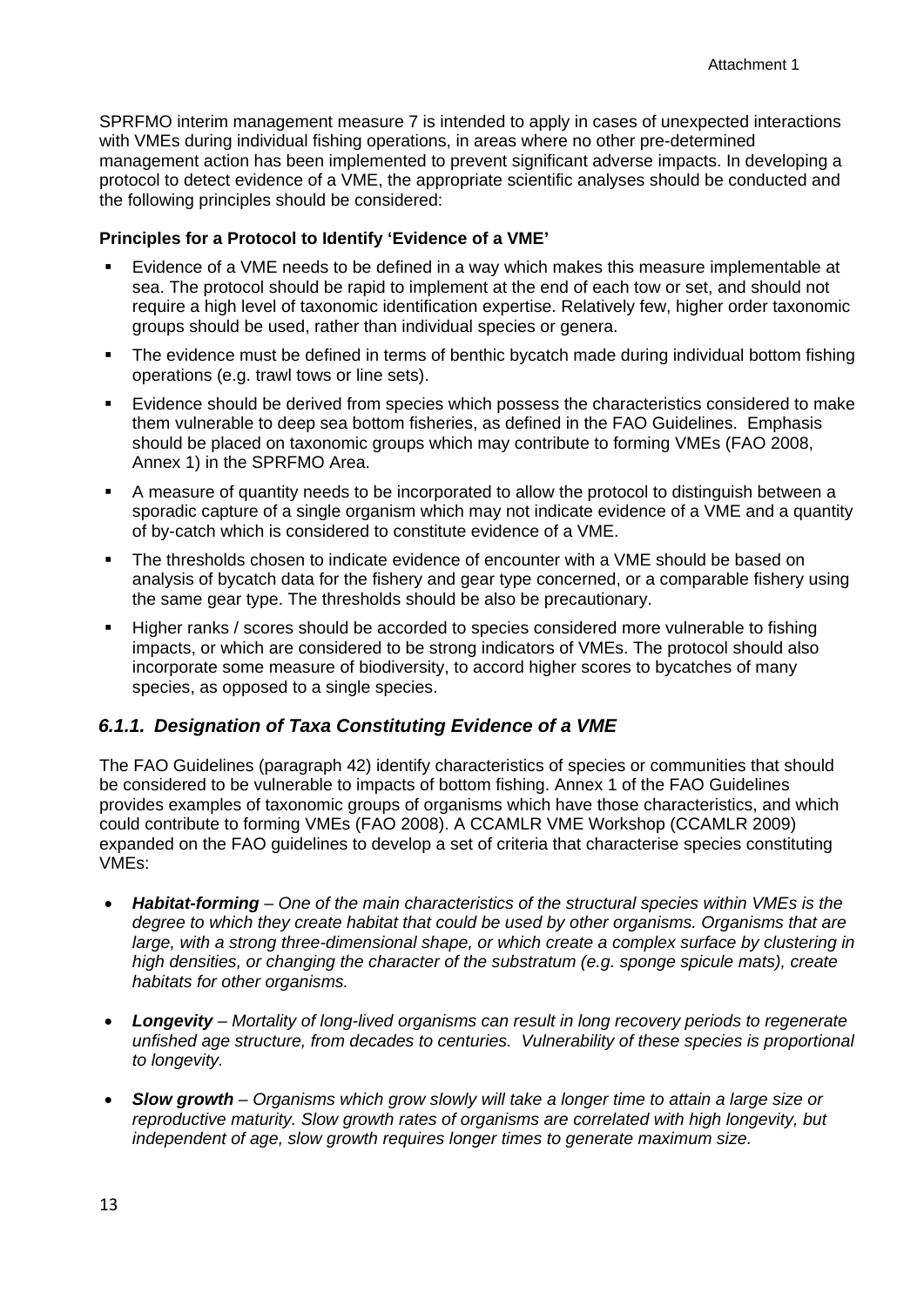- *Fragility The potential for damage or mortality resulting from physical disturbance from bottom fishing gear.*
- *Larval dispersal potential The range of dispersal by larvae and propagules influences the ability of a species to recolonise impacted areas. Species which brood larvae, or otherwise have limited dispersal abilities, are less resilient to fishing disturbance because new recruits may not be available from a nearby source, and recruitment, recolonisation and recovery could be delayed. Organisms with high dispersal potential have a higher probability of supplying larvae to a disturbed area and are therefore more resilient.*
- *Lack of adult motility Motility in itself should not exclude taxa from being vulnerable or less resilient to bottom fishing gear, as organisms which can move to some degree may still meet all the other criteria of vulnerability. However, the lack of motility does add some degree of vulnerability and decreases resilience because as adults those organisms cannot redistribute themselves in response to a direct disturbance, adjust their position if altered in some way, or move into a disturbed area to recolonise.*
- *Rare or unique populations Vulnerable taxa containing species that create dense, isolated populations are intrinsically vulnerable because they have a more limited potential for recovery. This criterion also indicates vulnerability to physical disturbance and is independent of the habitat-forming characteristics of the taxon.* (CCAMLR 2009)

Taxonomic groups which meet the above criteria, and which have been encountered in bottom trawl fisheries in the SPRFMO Area, (Parker et al. 2009) are listed in Table 2. Taxa such as bryozoans and feathery hydroids have been excluded from this list because they are generally not retained by bottom fishing gears. The work provides an example of taxonomic groups that could be used to identify evidence of a VME.

Table 2. Example of a list of taxonomic groups which could be used to identify evidence of a VME in the South Pacific Ocean, based on the work of Parker et al. (2009)

| <b>Taxonomic Group</b>      | <b>Common Name</b> |  |
|-----------------------------|--------------------|--|
| Phylum: Porifera            | sponges            |  |
| Phylum: Cnidaria            |                    |  |
| Class Anthozoa:             |                    |  |
| Order: Actiniaria           | anemones           |  |
| Scleractinia                | stony corals       |  |
| Antipatharia                | black corals       |  |
| Alcyonacea                  | soft corals        |  |
| Gorgonacea                  | sea fans           |  |
| Pennatulacea                | sea pens           |  |
| Class: Hydrozoa:            |                    |  |
| Order: Anthoathecatae       |                    |  |
| <b>Family Stylasteridae</b> | hydrocorals        |  |
| Unidentified corals         | corals             |  |
| Phylum: Echinodermata       |                    |  |
| Class: Crinoidea            | sea lilies         |  |
| Order: Brisingida           | armless stars      |  |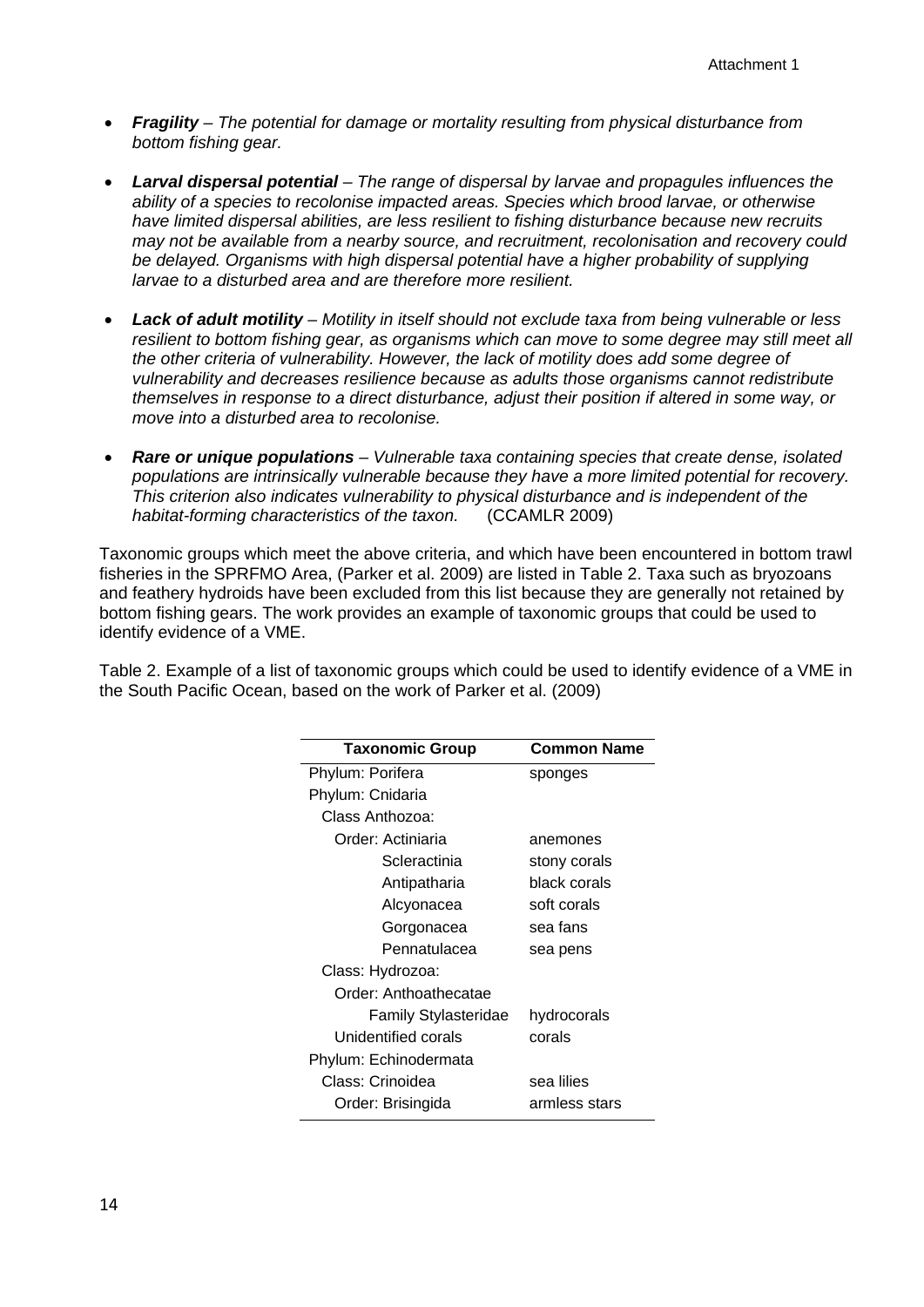Parker et al. (2009) describe a 'VME Evidence Protocol' for bottom trawl fisheries in the SPRFMO Area, combining the taxa (Table 2) with VME vulnerability scores and weight thresholds determined from analysis of historical New Zealand bottom trawl benthic by-catch data. VME taxonomic lists may need to be developed separately for separate regions of the SPRFMO area, and for different gear types.

# **6.2. Mapping of Known or Likely VMEs**

Procedures for mapping known or likely VMEs are described in Appendix A. This mapping is likely to rely on the use of predictors to evaluate the likelihood of occurrence of VMEs.

# **7. Bottom Fishery Impact Assessment Sections**

The FAO Guidelines (FAO 2008) provide guidelines on the content of impact assessments for deep sea fisheries:

47. *Flag States and RFMO/As should conduct assessments to establish if deep-sea fishing activities are likely to produce significant adverse impacts in a given area. Such an impact assessment should address, inter alia:* 

*i. type(s) of fishing conducted or contemplated, including vessels and gear types, fishing areas, target and potential bycatch species, fishing effort levels and duration of fishing (harvesting plan);* 

*ii. best available scientific and technical information on the current state of fishery resources and baseline information on the ecosystems, habitats and communities in the fishing area, against which future changes are to be compared;* 

*iii. identification, description and mapping of VMEs known or likely to occur in the fishing area;* 

*iv. data and methods used to identify, describe and assess the impacts of the activity, the identification of gaps in knowledge, and an evaluation of uncertainties in the information presented in the assessment;* 

*v. identification, description and evaluation of the occurrence, scale and duration of likely impacts, including cumulative impacts of activities covered by the assessment on VMEs and low-productivity fishery resources in the fishing area;* 

*vi. risk assessment of likely impacts by the fishing operations to determine which impacts are likely to be significant adverse impacts, particularly impacts on VMEs and lowproductivity fishery resources; and* 

*vii. the proposed mitigation and management measures to be used to prevent significant adverse impacts on VMEs and ensure long-term conservation and sustainable utilization of low-productivity fishery resources, and the measures to be used to monitor effects of the fishing operations.* 

*48. Risk assessments referred to in paragraph 47 (vi) above should take into account, as appropriate, differing conditions prevailing in areas where DSFs are well established and in areas where DSFs have not taken place or only occur occasionally.* (FAO 2008)

Following these guidelines, impact assessments for proposed bottom fishing activities in the SPRFMO Area should provide information under the following sections: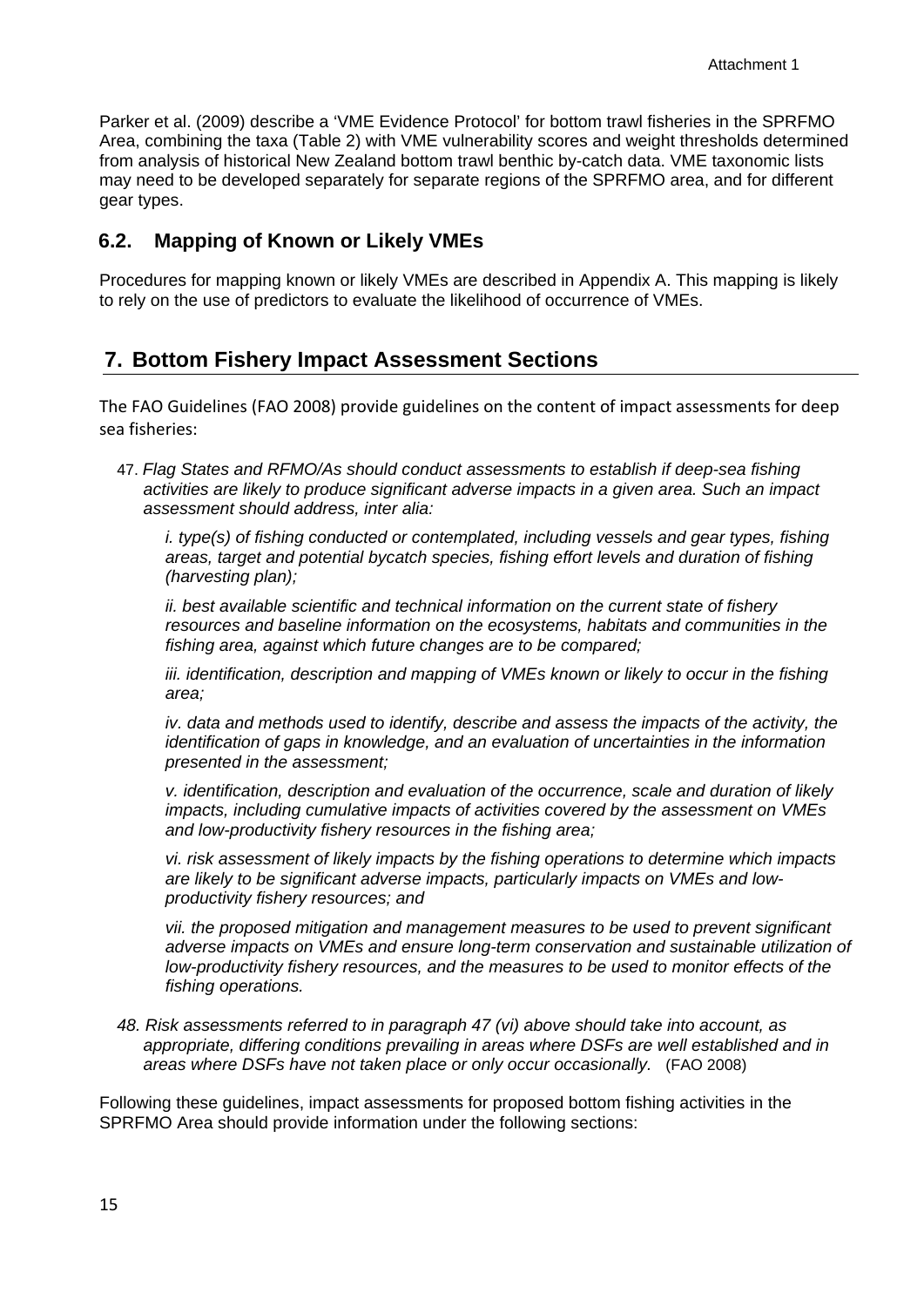# *7.1.1. Description of the Proposed Fishing Activities*

Assessments shall contain a detailed fishing plan, providing a quantified description of the planned fishing activities, including:

- Details of the vessels to be used, providing all vessel data required in terms of the SPRFMO Data Standards for vessel data, and confirmation that they appear on the list of approved SPRFMO vessels submitted by flag states to the SPRFMO Secretariat.
- Detailed description of fishing methods (trawls, hook and lines, traps, gillnets, tangle nets) to be used, including a description and gear plan, providing the information needed to evaluate potential impacts, such as net or bottom line types, net dimensions or bottom line lengths / number of hooks, trawl-door type, size and weight, footrope dimensions and type, ground gear (bobbins, rock-hopper gear, etc), range in fishing height off bottom, net opening and any factors affecting gear selectivity.
- Seabed depth range to be fished.
- Target species, and likely or potential by-catch species.
- Intended period and duration of fishing.
- Effort indices: How many vessels, how many tows (cumulative effects), estimated tow durations or distance (ranges).
- Estimated total catch and discard quantities by target and bycatch species.

In instances where new or exploratory fisheries are being undertaken, assessments shall provide a quantified description of the planned fishing activities, including:

- Details of the vessels to be used, providing all vessel data required in terms of the SPRFMO Data Standards for vessel data, and confirmation that they appear on the list of approved SPRFMO vessels submitted by flag states to the SPRFMO Secretariat.
- Detailed description of fishing methods (trawls, hook and lines, traps, gillnets, tangle nets) to be used, including a description and gear plan, providing the information needed to evaluate potential impacts, such as net or bottom line types, net dimensions or bottom line lengths / number of hooks, trawl-door type, size and weight, footrope dimensions and type, ground gear (bobbins, rock-hopper gear, etc), range in fishing height off bottom, net opening and any factors affecting gear selectivity.
- Seabed depth range to be fished.
- Target species, and likely or potential by-catch species.
- Intended period and duration of fishing.
- **Effort indices: How many vessels, how many tows (cumulative effects), estimated tow** durations or distance (ranges).

Given the nature of new or exploratory fisheries, the expected or planned characteristics of the fishery in terms of the above information should be provided. Once the new or exploratory fishery has concluded, detailed quantification of the above information should be submitted to the Secretariat.

# *7.1.2. Mapping and Description of Proposed Fishing Areas*

Maps of the proposed fishing areas in relation to available information on VMEs and seabed bathymetry should be presented including: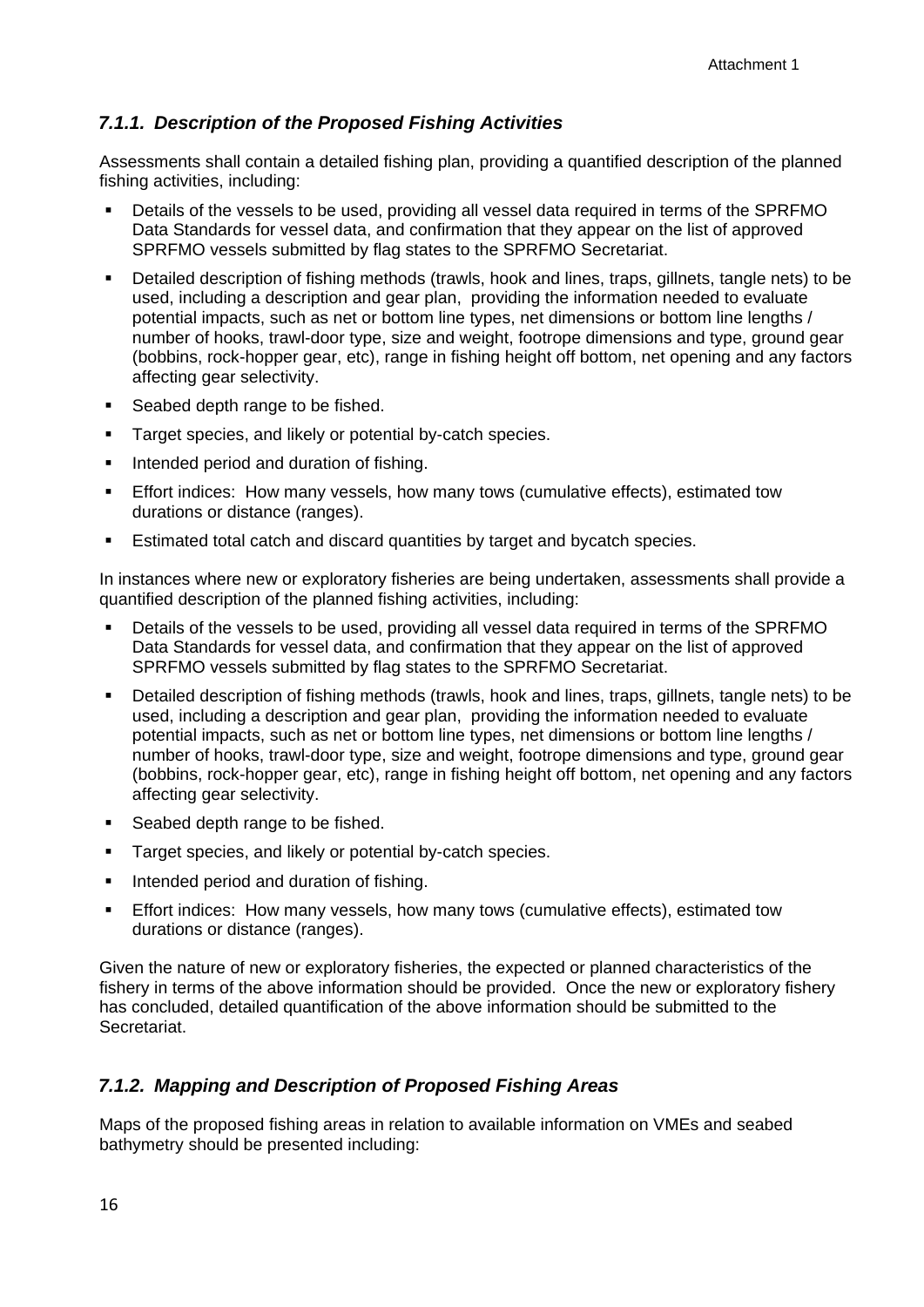- Maps of the intended fishing areas, at the appropriate resolution (see Appendix B) in relation to the most recent SPRFMO maps of historically fished areas.
- Mapping of results of predictive habitat models for VME species occurring in the SPRFMO Area, or topographic features likely to support such VMEs, including geospatial data available from the Secretariat on predicted distribution of VMEs and topographic features.
- Mapping of all known VMEs, or evidence of VMEs, in the proposed fishing areas, in particular, all geospatial data available from the Secretariat on distributions of known VMEs or evidence of VMEs.
- Baseline data and description of the proposed fishing areas, presenting any available information that might be useful to assessing the potential impacts of fishing – such as past history of fishing, seabed type, depth ranges, location / presence of any known seabed topographic features and VMEs.

The SPRFMO Secretariat will make the SPRFMO geospatial maps of VMEs, predicted VME habitat, bathymetry and historically fished areas available to facilitate mapping of proposed fishing activities in context with this baseline geo-spatial information.

To facilitate evaluation of the relationship between proposed fishing areas, the joint trawl footprint and existing VME maps, Flag States should provide all maps related to proposed fishing activities to the Secretariat in a compatible GIS format, for inclusion in the SPRFMO geo-spatial database.

### *7.1.3. Impact Assessment*

#### **Scoping of Issues of Concern**

The initial step in a risk assessment process should be a scoping. This includes explicitly stating the management objectives against which the risk will be assessed and the identification of all of the potential issues of concern (hazards) related to the proposed fishing activities. These will be guided by the UNGA Resolutions 61/105 and 64/72, the SPRFMO interim management measures (2007) and the FAO Guidelines.

The risk assessments should evaluate the potential impact of the 'hazards':

- Fishing activity, this will need to be evaluated for each gear type used by a participant's vessels (e.g. trawling, longlining, etc.)
- Loss of bottom fishing gear, including the risk of ghost fishing and ongoing physical impact of lost gear.

For each activity (hazard) to be evaluated a brief description of the expected impacts should be provided, in terms of what may be affected and how.

#### **Risk Assessment**

The level of risk posed by each activity (hazard) should be assessed in a transparent, scientific manner. Determining the level of risk for each activity should be based on quantifiable criteria where possible. Where qualitative criteria are used due to data gaps, qualitative judgements should be underpinned as far as possible by quantitative analyses, and sufficient documentation should be provided to enable the SWG to determine if the assigned risk levels are appropriate.

In determining the level of risk (low, medium, high) posed by an activity, the elements that should be specifically evaluated are:

1. **Intensity -** The intensity or severity of the impact at the specific site affected. This may be quantified by previous studies or an expert evaluation of the magnitude of the impact. e.g. *None*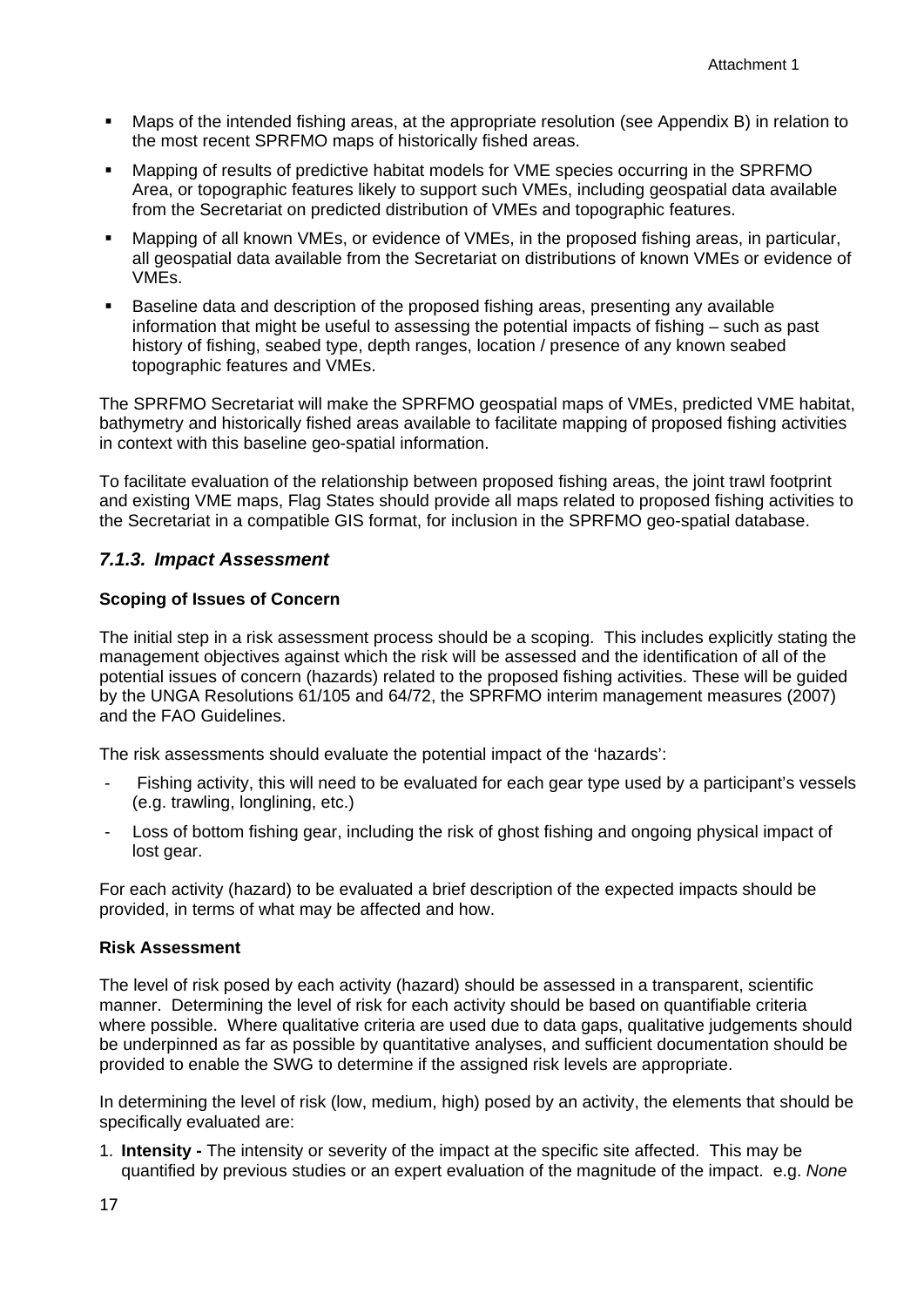(no detectable impact); *Low* (some physical damage to some taxa/colonies); *Medium* (substantial damage to a small proportion of colonies/taxa, or small damage to a large number of taxa at the site, likely to modify biological and ecological processes e.g. reproduction) or *High* (significant damage to a significant proportion, where environmental functions and processes are significantly altered such that they temporarily or permanently cease).

- 2. **Duration –** how long the effects of the impact are likely to last.
- 3. **Spatial extent**  The spatial impact relative to the extent of the VMEs (e.g. will fishing impact 5%, 30% or 80% of the VME distribution) and whether there may be offsite impacts (e.g. will reproduction be impacted at a broader spatial scale).
- 4. **Cumulative impact** The frequency of the impact will influence the risk, with activities occurring repeatedly at a site likely to have a greater risk. This will depend on the amount of fishing effort and should be considered in relation to the recovery of the VMEs/taxa.

**Overall Risk**. The overall risk ranking of an activity is then evaluated from the combination of the criteria used. The method for combining these criteria to assign low, medium or high risk to an activity should be detailed in the assessment report.

- Low: Where the impact will have a negligible influence on the environment and no active management or mitigation is required. This would be allocated to impacts of low intensity and duration, but could be allocated to impacts of any intensity, if they occur at a local scale and are of temporary duration.
- Medium: Where the impact could have an influence on the environment, which will require active modification of the management approach and / or mitigation. This would be allocated to short to medium-term impacts of moderate intensity, locally to regionally, with possibility of cumulative impact.
- High: Where the impact could have a significant negative impact on the environment, such that the activity(ies) causing the impact should not be permitted to proceed without active management and mitigation to reduce risks and impacts to acceptable levels. This would be allocated to impacts of high intensity that are local, but last for longer than 5-20 years, and/or impacts which extend regionally and beyond, with high likelihood of cumulative impact.

The risk assessment should be based on criteria that are independent, such that they provide separate measures of risk. Criteria should also be quantifiable, preferably with the method of quantification and ranking categories determined beforehand.

In terms of deep sea fish stocks if a robust stock assessment is available, with relevant reference points. This would constitute a high standard of risk assessment, where the outputs of the stock assessment, relative to the reference points indicates the risk to the stocks. This should be worked towards for key stocks.

Where there are data limitations a robust expert based risk assessment should be used which considers the criteria above.

Examples of different risk assessment approaches include:

- CSIRO Ecological Risk Assessment for Effects of Fishing: ERAEF is a hierarchical framework that moves from a Level 1 qualitative analysis through to a more focussed semi-quantitative Level 2 to Level 3 which is model based and fully quantitative. This approach leads to a rapid identification of high risk activities, and evaluation of how fishing impacts on ecological systems (Hobday *et al*. 2007).
- ICES: There have been two main approaches to assessing the sensitivity of habitat to fishing: i) ranking sensitivity of habitat units (physical and biological) to disturbance; and ii) ranking the impacts of the gear. ICES conclude that these approaches should be combined.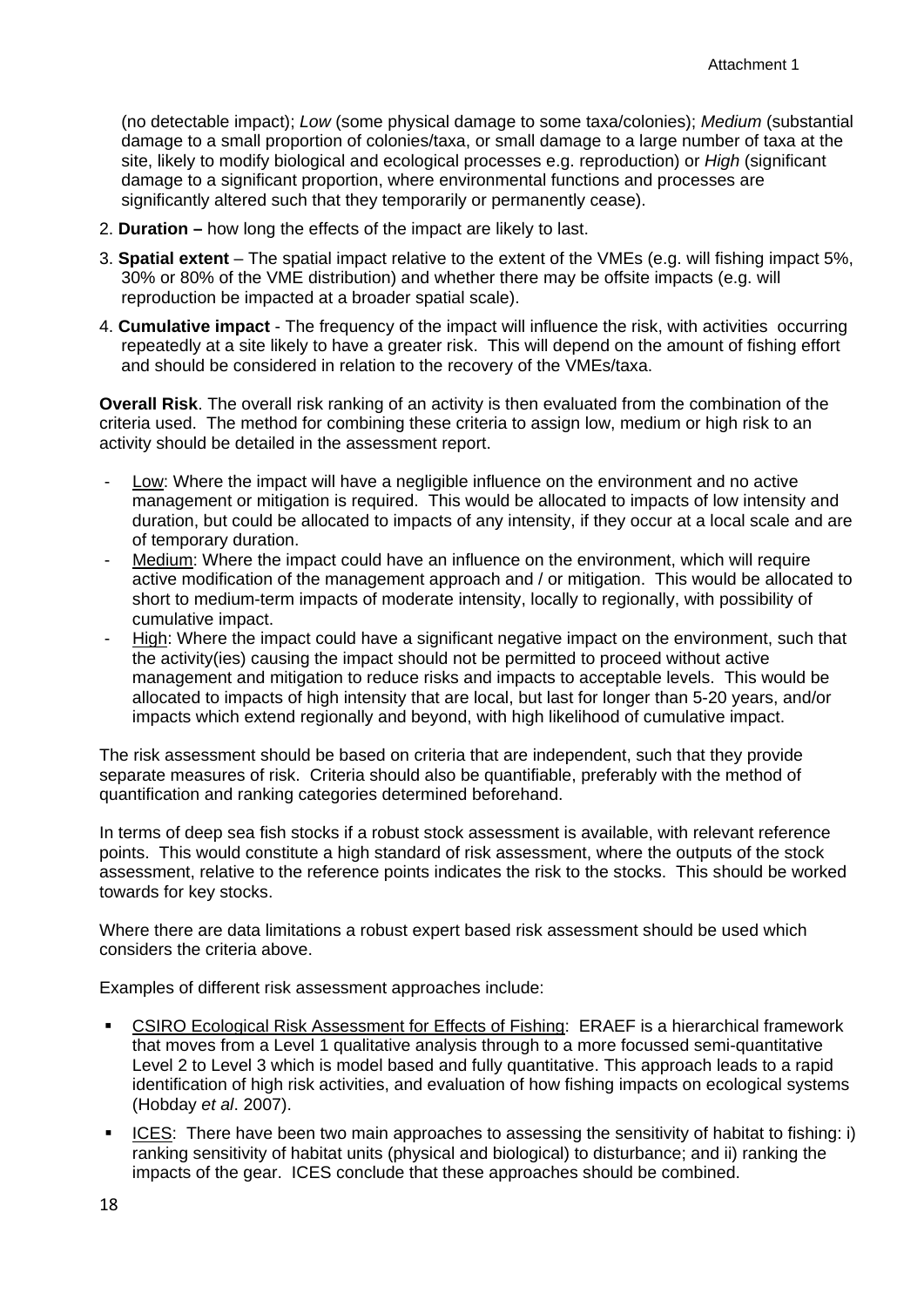- NOAA EIS: Spatial and temporal analysis of the distribution of habitat type, distribution of biota, habitat use, habitat sensitivity, dynamics of fishing effort.
- MarLin: Approach consists of i) Identify "key / important" species in habitat/biotype; ii) Assess biotype sensitivity based on key species; iii) Assess recoverability of key/important species (Tyler-Walters *et al*. 2001).
- UK Department for Environment, Food & Rural Affairs: (DEFRA) Guidelines for Environmental Risk Assessment and Management.
- CCAMLR An impact assessment framework for bottom fishing methods in the CCAMLR convention area (Sharp et al. 2009. *CCAMLR Science*, 2009)

### **Interactions with VMEs**

This section should specifically address the expected and potential interaction and impacts of the proposed fishing gear on VMEs:

- What impacts are likely to result from the fishing gears to be used? All impacts should be identified, characterised and quantified or ranked. All interactions of fishing gear with the seabed will have some impact, but the nature and severity will be species / habitat dependant. Information on known or likely species and habitats in the proposed fishing area should be used to evaluate potential impacts of the fishing gears to be used.
- What will the probability, likely extent (% of habitat targeted) and intensity of the interaction between the proposed fishing gear / targeting practices on the VMEs in the proposed fishing areas be?
- What are the characteristics of the habitats and benthic communities which may be impacted? Are the fished seabed features likely to support VMEs? Do these VMEs include fragile or biogenic habitat-forming species? What proportion of the estimated distribution range of these VMEs areas will the proposed fishing activities impact? How widespread or rare are the VMEs / species? How vulnerable are the VMEs to impact by the fishing gears to be used?
- How diverse is the ecosystem in the proposed fishing areas, and will the fishing activity reduce this biodiversity? Do the proposed fishing areas contain rare species which do not occur elsewhere? What are the levels of endemism - could fishing lead to localised / global extinctions?
- What is the likely spatial scale and duration of the impacts? Will impacts be cumulative with previous impacts in the area? The overall scale of impact will be the product of spatial scale, duration and cumulative impact on VMEs and low productivity resources. Loss of substantial areas of habitat forming coral could have a prolonged impact on the environment, whereas other faunal groups may be able to recover quickly. To the extent possible, rates of recovery, regeneration and re-colonisation should be quantified or estimated.
- Are there any other threats or issues of concern expected from the proposed fishing activities, such as gear loss and ghost fishing, incidental bycatch discards, protected or endangered species mortalities, effects on ecosystem functioning?

In instances where new or exploratory fisheries are intended to be undertaken the assessment should include:

 What impacts are likely to result from the fishing gears to be used? All impacts should be identified, characterised and ranked. Information on known or likely species and habitats in the proposed fishing area should be used to evaluate potential impacts of the fishing gears to be used.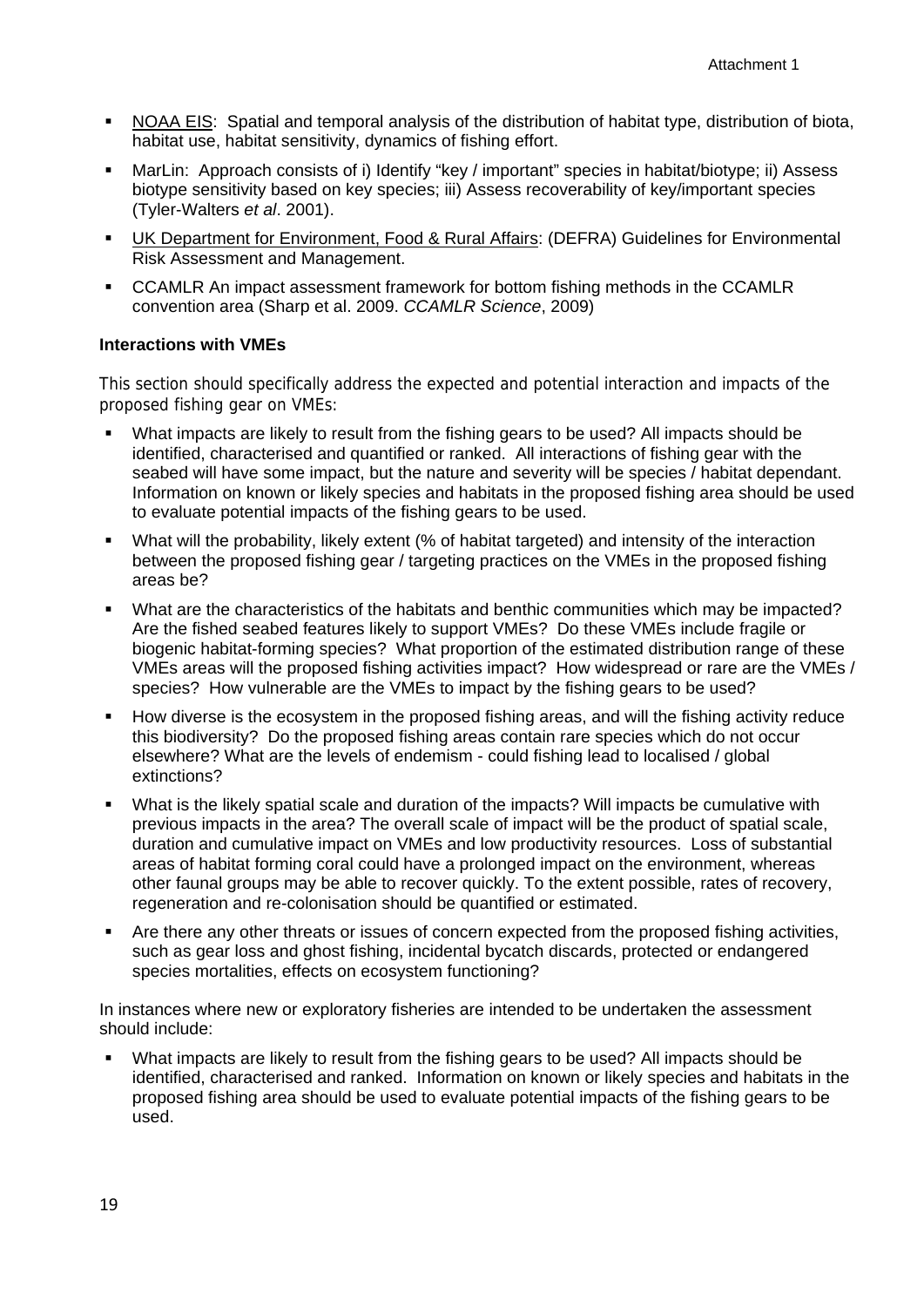- What will the probability, likely extent (% of habitat targeted) and magnitude of the interaction between the proposed fishing gear / targeting practices on the VMEs in the proposed fishing areas be?
- What are the characteristics of the habitats and benthic communities which may be impacted? Are the fished seabed features likely to support VMEs?
- How diverse is the ecosystem in the proposed fishing areas, and will the fishing activity reduce this biodiversity? Do the proposed fishing areas contain rare species which do not occur elsewhere?
- What is the likely spatial scale and duration of the impacts? The overall scale of impact will be the product of spatial scale, duration and cumulative impact on VMEs and low productivity resources. To the extent possible, rates of recovery, regeneration and re-colonisation should be quantified or estimated.
- Are there any other threats or issues of concern expected from the proposed fishing activities, such as gear loss and ghost fishing, incidental bycatch discards, protected or endangered species mortalities, effects on ecosystem functioning?

Where quantitative risk assessment approaches are used, evaluations of interactions will be directly provided by those assessments

### *7.1.4. Information on Status of the Deepwater Stocks to be Fished*

This section should provide information on the estimated state of the deepwater stocks of the intended target and by-catch species. Such information should include:

- A list of the intended target and likely by-catch species.
- Tables of historic catches and catch trends of these species in the intended fishing area.
- Tables, figures of analyses of historic nominal and/or standardised CPUE trends in these species.
- Results of any surveys conducted on the stocks to be fished.
- Results of the most recent stock assessments that have been conducted for the stocks to be fished, if any such stock assessments have been conducted.
- Any other information relevant to understanding the status and sustainability of target and bycatch species.

In instances where new or exploratory fisheries are being undertaken the assessment should include:

- A list of the intended target and likely by-catch species.
- **Tables of historic catches and catch trends of these species in the intended fishing area, if** available.
- Results of any surveys conducted on the stocks to be fished.
- Results of the most recent stock assessments that have been conducted for the stocks to be fished.
- Any other information relevant to understanding the status and sustainability of target and bycatch species.

### **Predictive Stock Assessments**

20 Representative abundance indices for deepwater fish stocks are generally not available for use in quantitative stock assessments. Under such circumstances, predictive modelling approaches, could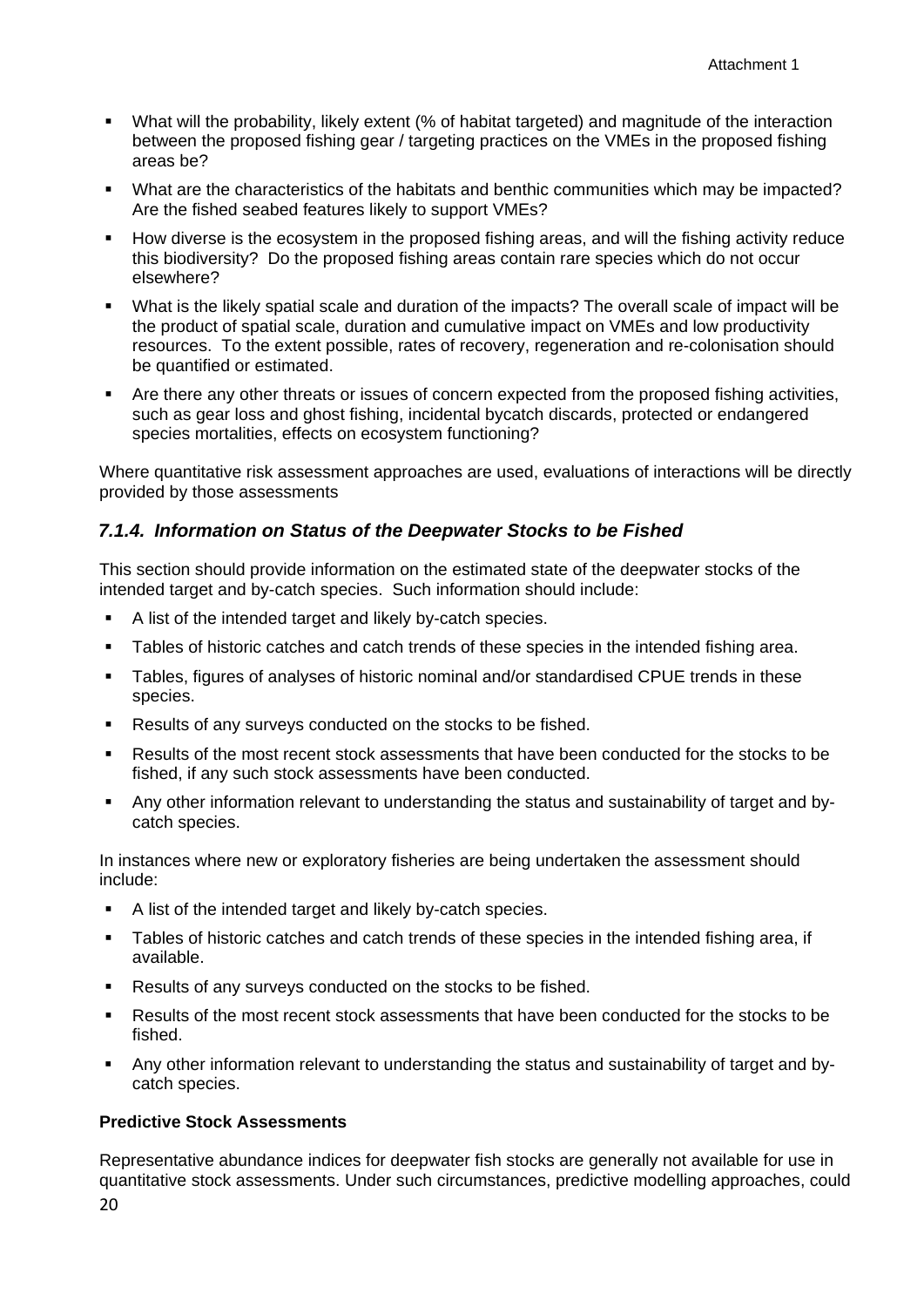be attempted. Such predictive approaches can use indices of abundance of deepwater species from historical fisheries, related to topographic and oceanographic predictor variables, particular seamount size, height, profile, latitude and longitude, to predict abundance of those species in other areas. Clark et al. (2010) provide an example of such an approach for orange roughy fisheries on seamounts in the western SPRFMO Area.

#### *7.1.5. Monitoring, Management and Mitigation Measures*

Monitoring, management and mitigation measures would be expected to address the risks identified in the impact assessment.

This section should detail proposals for how the fishing activities will be planned and managed to avoid or minimise significant adverse impacts on VMEs and ensure long term sustainability of deep sea fish stocks. There should be a detailed description of specific monitoring, management and mitigation measures that are currently in place or planned to be implemented to reduce impacts to acceptable levels. Proposed management measures must be specifically designed to achieve the following results for each level of significance.

Effective monitoring measures should be implemented to ensure the effectiveness of the measures and to detect any change in the degree of impact which would prompt the need for a re-assessment. In addition to proposed management or mitigation measures, the following monitoring measures should be implemented including the use of observers, should follow the SPRFMO Data Standards and include:

- 1. VMS positional information should be collected in accordance with the SPRFMO Data Standards. Provide details of VMS systems to be operated on vessels, including who these will report to, reporting frequency and reporting accuracy.
- 2. Details of catch and effort data collection systems to be used, including catch and effort reporting systems to the flag states concerned, and additional systems to be implemented specifically for the proposed activity. Report how these data collection systems comply with the SPRFMO data standards. These monitoring systems should specifically address how retained and discarded by-catches are to be monitored and reported. There should also be reporting systems in place to record whether a VME has been encountered during fishing.
- 3. Details of any scientific observer coverage planned for the proposed fishing activity, including levels of coverage, how deployments will be designed to achieve statistically representative coverage of the proposed fishing activities, and what information observers will be collecting. Observer data should be collected in accordance with the SPRFMO Observer Data Standard.
- 4. Description of the data that will be provided to the SPRFMO Secretariat for the fishing activity including, as a minimum, data required in terms of the adopted SPRFMO data standards, but also describing other information (e.g. seabed bathymetry or mapping, VME identification and characterization) that will be provided. Details regarding the reporting of evidence of a VME to the SPRFMO Secretariat should be included.

Where quantitative risk assessment approaches are used, these approaches should also be used to evaluate the effectiveness of proposed mitigation measures, by quantitatively evaluating the reduction in risk resulting from those mitigation measures (see e.g. Penney & Guinotte in prep).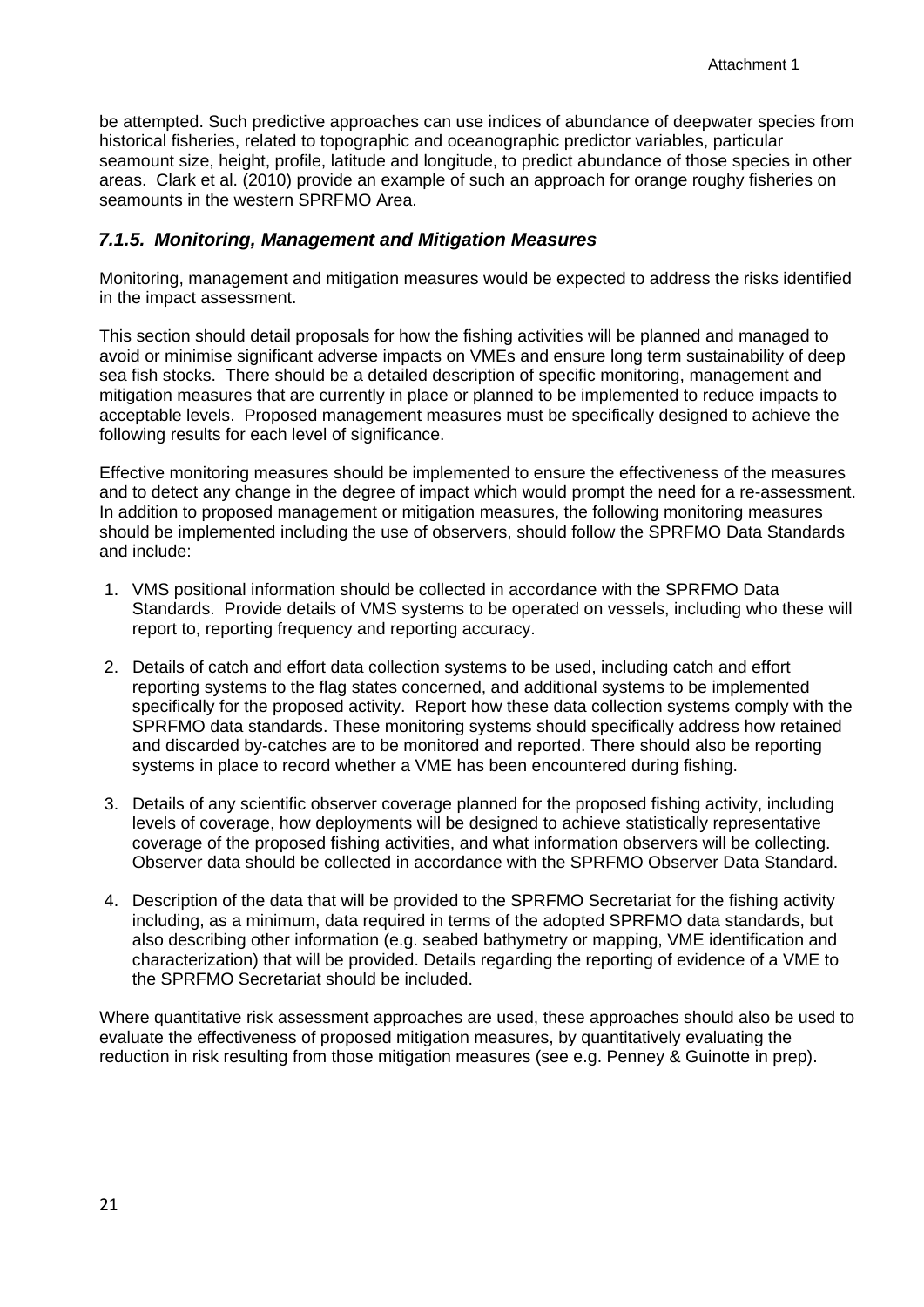# **8. New and Exploratory Fisheries**

The bottom fishing impact assessment for new and exploratory fisheries would be expected to consider all the elements of Section 7, except where differences have been identified. The following section describes these differences.

# **8.1. Description of the Proposed Fishing Activities**

The estimates of total catch and discard quantities would not be available given the nature of the fisheries and so estimates of the other factors, such as fishing duration, number of tows and potential catch rates should be provided. Once information is available from the new or exploratory fishery the impact assessment would be updated using this data.

# **8.2. Impact Assessment**

Where little information is available, predictive approaches should be used to evaluate the likelihood of interaction with, and potential impact on, VMEs. All assumptions used in the impact assessment should be clearly stated. This section should include a trigger for when a new assessment should be completed.

# **8.3. Information on Status of the Deepwater Stocks to be Fished**

Predictive approaches and information from other fisheries should be used to inform the assessment of impact on deepwater stocks to be fished.

# **8.4. Monitoring, Management and Mitigation Measures**

In situations where new or exploratory fisheries are being undertaken monitoring and precautionary measures are critical. As outlined in the FAO Guidelines:

65. *Precautionary conservation and management measures, including catch and effort controls, are essential during the exploratory phase of a DSF, and should be a major component of the management of an established DSF. They should include measures to manage the impact of the fishery on low-productivity species, non-target species and sensitive habitat features. Implementation of a precautionary approach to sustainable exploitation of DSFs should include the following measures:* 

*i. precautionary effort limits, particularly where reliable assessments of sustainable exploitation rates of target and main by-catch species are not available;* 

*ii. precautionary measures, including precautionary spatial catch limits where appropriate, to prevent serial depletion of low-productivity stocks;* 

*iii. regular review of appropriate indices of stock status and revision downwards of the limits listed above when significant declines are detected;* 

*iv. measures to prevent significant adverse impacts on vulnerable marine ecosystems; and* 

*v. comprehensive monitoring of all fishing effort, capture of all species and interactions with VMEs* (FAO 2008)

Therefore, assessments for new or exploratory fisheries must include a description of the monitoring, mitigation and precautionary management measures that will be in place, as outlined above. Details regarding the reporting of evidence of a VME to the SPRFMO Secretariat should be included.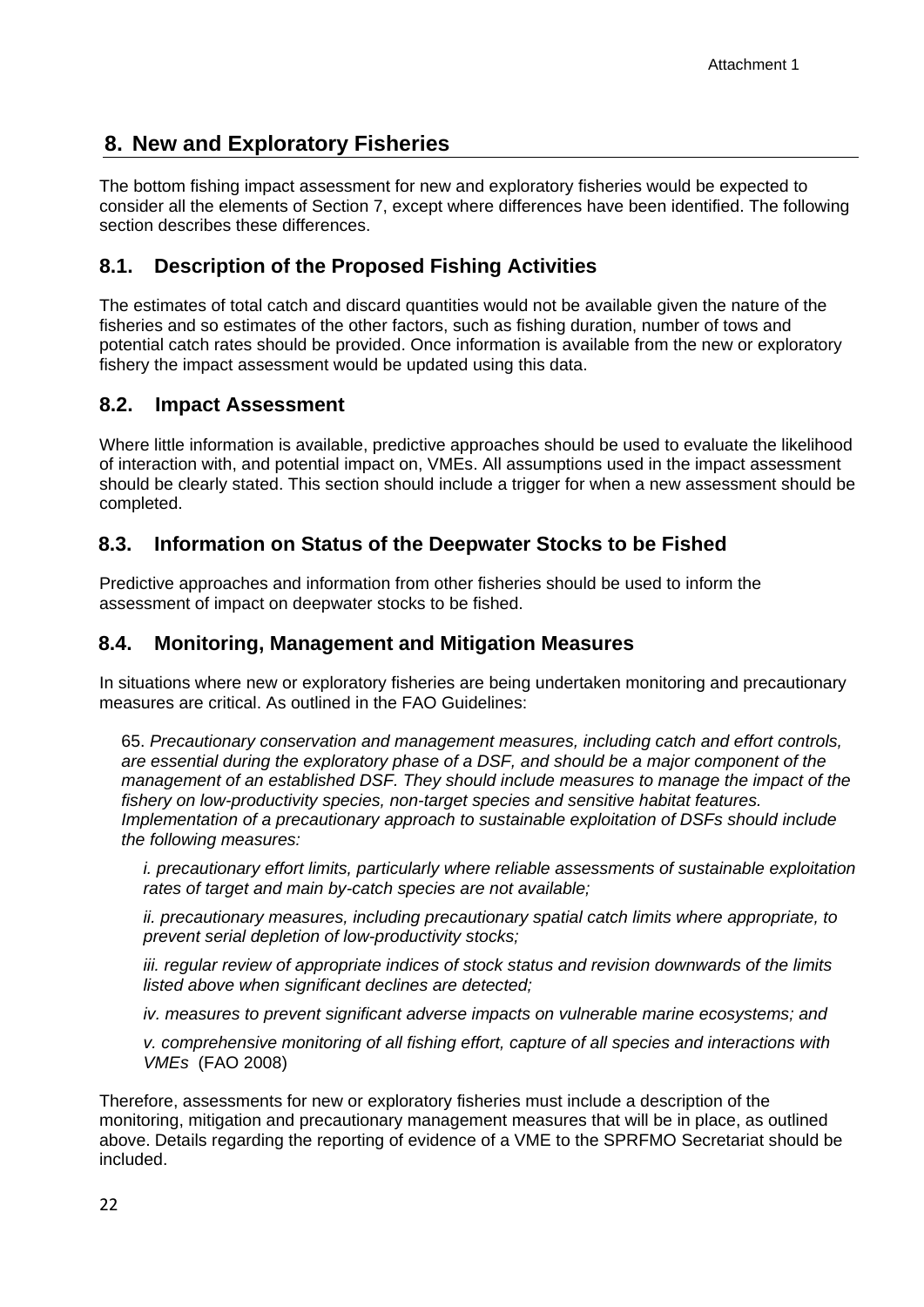# **9. References**

- Allain, V. J-A. Kerandel, M. Clark (2008) Potential seamount location in the South Pacific RFMO area: prerequisite for fisheries management and conservation in the high seas. *Paper presented to the SPRFMO 5 Science Working Group Meeting, SPRFMO-V-SWG-05*, 18 pp.
- Anderson, T.J., S.L. Nichol, C. Syms, R. Przeslawski and P.T. Harris (2011) Deep-sea bio-physical variables as surrogates for biological assemblages, an example from the Lord Howe Rise. *Deep-Sea Research II*, 58: 979 – 991.
- Auster, P.J. (2005) Are deep-water corals important habitats for fishes? *In*: Freiwald A, Roberts JM (eds) Cold-Water Corals and Ecosystems, Springer-Verlag, Berlin-Heidelberg, 747-760.
- Bailey, D.M., M.A. Collins, J.D.M. Gordon, A.F. Zuur and I.G. Priede (2009) Long-term changes in deep-water fish populations in the northeast Atlantic: a deeper reaching effect of fisheries ? *Proceedings of the Royal Society B*, (doi:10.1098/rspb.2009.0098)
- CCAMLR (2007) Conservation Measure 22-06. Schedule of Conservation Measures in Force 2007/08, Hobart (Australia).
- CCAMLR (2009) Report of the workshop on vulnerable marine ecosystems. La Jolla, CA, USA, 3 to 7 August 2009. SC-CAMLR-XXVIII/10, 17 pp.
- Chuenpagdee R., L.E. Morgan, S.M. Maxwell, E.A. Norse, and D. Pauly (2003) Shifting gears: assessing collateral impacts of fishing methods in US waters. *Frontiers in Ecology and the Environment*, 1(10): 517- 524.
- Clark, M.R., D. Tittensor, A.D. Rogers, P. Brewin, T. Schlacher, A. Rowden, K. Stocks and M Consalvey (2006) Seamounts, deep-sea corals and fisheries: vulnerability of deep-sea corals to fishing on seamounts beyond areas of national jurisdiction. UNEP-WCMC, Cambridge, UK. 80 pp.
- Clark M.R., Koslow J.A. (2007) Impacts of fishing on seamounts. In: Seamounts: Ecology Fisheries and Conservation (eds T.J. Pitcher, P.J.B. Hart, T. Morato, R. Santos, M. Clark), Blackwell *Fisheries and Aquatic Resources Series*, Blackwell Scientific.
- Clark, M.R. (2008) Report from the PEW workshop on design of marine protected areas for specific seamounts systems in international waters, 27 - 29 May 2008, 11pp.
- Clarke K.R. and R.M. Warwick (1998) A taxonomic distinctness index and its statistical properties. *Journal of Applied Ecology*, 35:523–531
- Clarke, K.R. and R.M. Warwick (2001) A further biodiversity index applicable to species lists: variation in taxonomic distinctness. *Marine Ecology Progress Series*, 216: 265-278.
- Clark, M.R., M. Dunn and O. Anderson (2010). Development of estimates of biomass and sustainable catches for orange roughy fisheries in the New Zealand region outside the EEZ: CPUE analyses, and application of the "seamount meta-analysis" approach. *New Zealand Fishery Assessment Report*, 2010/19: 46 pp.
- Constable, A. and R. Holt (2007) Bottom fishing in high seas areas of CCAMLR. SC-CAMLR-XXVI/10. 17p.
- Davies, A.J. and J.M. Guinotte (2011) Global habitat suitability for framework-forming cold-water corals. *Plos ONE*, 6(4): 1 – 15 (http://www.plosone.org/article/info%3Adoi%2F10.1371%2Fjournal.pone.0018483)
- FAO (2008) International Guidelines for the Management of Deep-Sea Fisheries in the High Seas: Annex F of the Report of the Technical Consultation on International Guidelines for the Management of Deep-sea Fisheries in the High Seas. Rome, 4–8 February and 25-29 August 2008.
- Hirzel, A.H., J. Hausser, D. Chessel and N. Perrin (2002). Ecological-niche factor analysis: how to compute habitat-suitability maps without absence data? *Ecology*, 83: 2027 - 2036.
- Hobday, A.J., A. Smith, H. Webb, R. Daley, S. Wayte, C. Bulman, J. Dowdney, A. Williams, M. Sporcic, J. Dambacher, M. Fuller and T. Walker (2007) Ecological Risk Assessment for the Effects of Fishing: Methodology. Report R04/1072 for the Australian Fisheries Management Authority, Canberra.
- Hobday, A.J., A.D.M. Smith, I.C. Stobutzki, C. Bulman, R. Daley, J.M. Dambacher, R.A. Deng, J. Dowdney, M. Fuller, D. Furlani, S.P. Griffiths, D. Johnson, R. Kenyon, I.A. Knuckey, S.D. Ling, R. Pitcher, K.J. Sainsbury, M. Sporcic, T. Smith, C. Turnbull, T.I. Walker, S.E. Wayte, H. Webb, A. Williams, B.S. Wise and S. Zhou (2011). Ecological risk assessment for the effects of fishing. *Fisheries Research*, 108 (2- 3): 372-384.

Kaiser M.J. (1998) Significance of bottom-fishing disturbance. *Conservation Biology*, 12: 1230-1235. Kitchingman A. and S. Lai (2004) Inferences on potential seamount locations from mid-resolution bathymetric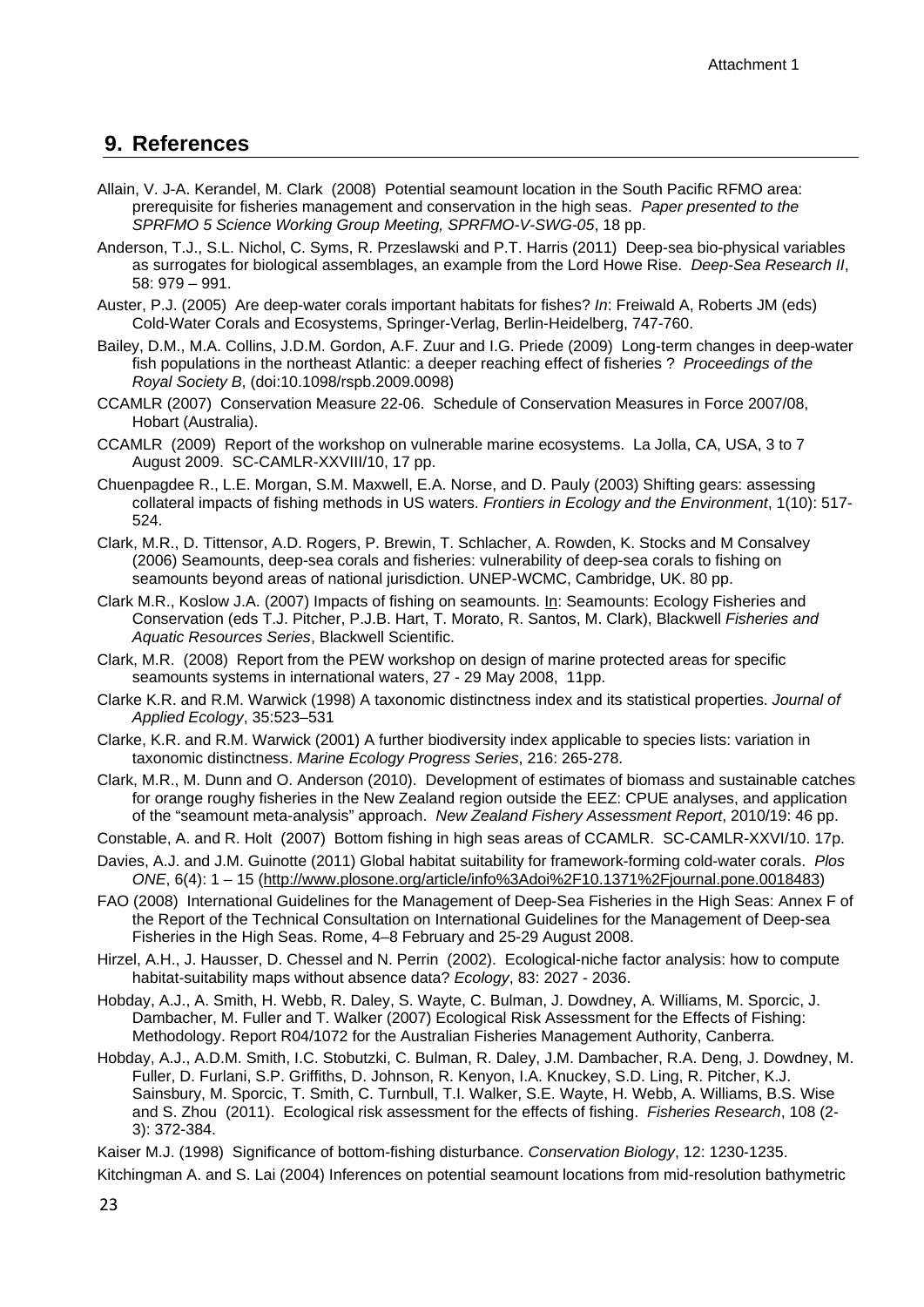data. In: Seamounts: Biodiversity and Fisheries (eds T Morato, D Pauly) UBC Fisheries Centre, 78, pp. 261, Vancouver, B.C.

- Koslow J.A., K. Gowlett-Holmes, J.K. Lowry, T. O'Hara, G.C.B. Poore, A. Williams (2001) Seamount benthic macrofauna off southern Tasmania: community structure and impacts of trawling. *Marine Ecology Progress Series*, 213: 111-125.
- Ministry of Fisheries (2008) Bottom Fishing Activities by New Zealand Vessels Fishing in the High Seas in the SPRFMO Area during 2008 and 2009. Bottom Fishery Impact Assessment, New Zealand Ministry of Fisheries, 107 pp.
- Parker, S.J. (2008). Development of a New Zealand High Seas Bottom Trawling Bottom Fishery Impact Assessment Standard for Evaluation of Fishing Impacts to Vulnerable Marine Ecosystems in the South Pacific Ocean. *Fisheries Research Report*, IFA2007-02, Ministry of Fisheries, Wellington, New Zealand.
- Parker, S.J, A.J. Penney and M.R. Clark (2009) Detection criteria for managing trawl impacts to Vulnerable Marine Ecosystems in high seas fisheries of the South Pacific Ocean. *Marine Ecology Progress Series,* 397, 309-317.Parker, S.J., R.G. Cole and S.M. Hanchet (2010) Further analysis of spatial patterns of benthic invertebrate habitats from fishery bycatch in the Ross Sea region. CCAMLR Science, WG-FSA-10/30, 22 pp.
- Penney A.J., S.J. Parker and J.H. Brown (2009) New Zealand Implementation of protection measures for vulnerable marine ecosystems in the South Pacific Ocean. *Marine Ecology Progress Series*, 397: 341 – 354.
- Penney, A.J. and J.M. Guinotte (in prep) Evaluation of New Zealand's high-seas bottom trawl spatial closures using predictive habitat models and quantitative risk assessment.
- Richer de Forges B., J.A. Koslow and G.C.B. Poore (2000) Diversity and endemism of the benthic seamount fauna in the southwest Pacific. *Nature*, 405, 944-947.
- Rogers, A.D., M.R. Clark, J.M. Hall-Spencer and K.M. Gjerde (2008) The science behind the guidelines: A scientific guide to the FAO draft international guidelines (December 2007) for the management of deepsea fisheries in high seas and examples of how the guidelines may be practically implemented. IUCN, Switzerland, 2008.
- Sharp, B., S.J. Parker and N. Smith. (2008) Methods for implementing conservation measure 22-06: An impact assessment framework for bottom impacting fishing methods in the CCAMLR area. CCAMLR, WSA-08/53.
- SPRFMO (2007a) SPRFMO III Report Annex F. Interim measures adopted by participants in negotiations to establish South Pacific regional fisheries management organisation. Reñaca, Chile, 30 April – 4 May 2007.
- SPRFMO (2007b) SPRFMO III Report Annex C. Standards for the collection, reporting, verification and exchange of data. Reñaca, Chile, 30 April – 4 May 2007.
- SPRFMO (2007c) SPRFMO IV Report of the Scientific Working Group, Annex 3. Draft Benthic Assessment Framework. SPRFMO-IV-SWG-06. Noumea, New Caledonia, 4-7 September 2007.
- Tittensor, D.P., A.R. Baco, P.E. Brewin, M.R. Clark, M. Consalvey, J. Hall-Spencer, A.A. Rowden, T. Schlacher, K.I. Stocks and A.D. Rogers 2009. Predicting global habitat suitability for stony corals on seamounts. *J. Biogeogr*., 36: 1111–1128.
- Tracey, D.M., S.J. Parker, E. Mackay and K. Ramm (2008) A quick identification guide to "Vulnerable Marine Ecosystem" indicator taxa. Observer Programme, Ministry of Fisheries, Wellington, New Zealand.
- Tyler-Walters, H., K. Hiscock, D.B. Lear and A. Jackson (2001) Identifying species and ecosystem sensitivities. *Report to the Department for Environment, Food and Rural Affairs from the Marine Life Information Network (MarLIN)*. Marine Biological Association of the United Kingdom, Plymouth (http://www.marlin.ac.uk/pap/defrareport.php)
- UNGA (2007) Resolution 61/105 Sustainable fisheries, including through the 1995 Agreement for the Implementation of the Provisions of the United Nations Convention on the Law of the Sea of 10 December 1982 relating to the Conservation and Management of Straddling Fish Stocks and Highly Migratory Fish Stocks, and related instruments. UNGA A/RES/61/105 Available at: http://www.un.org/Depts/los/general\_assembly/general\_assembly\_reports.htm, 21pp.
- UNGA (2009) Resolution 64/72 Sustainable fisheries, Sustainable fisheries, including through the 1995 Agreement for the Implementation of the Provisions of the United Nations Convention on the Law of the Sea of 10 December 1982 relating to the Conservation and Management of Straddling Fish Stocks and Highly Migratory Fish Stocks, and related instruments. UNGA A/RES/64/72. Available at: http://www.un.org/depts/dhl/resguide/r64.shtml. 26 pp.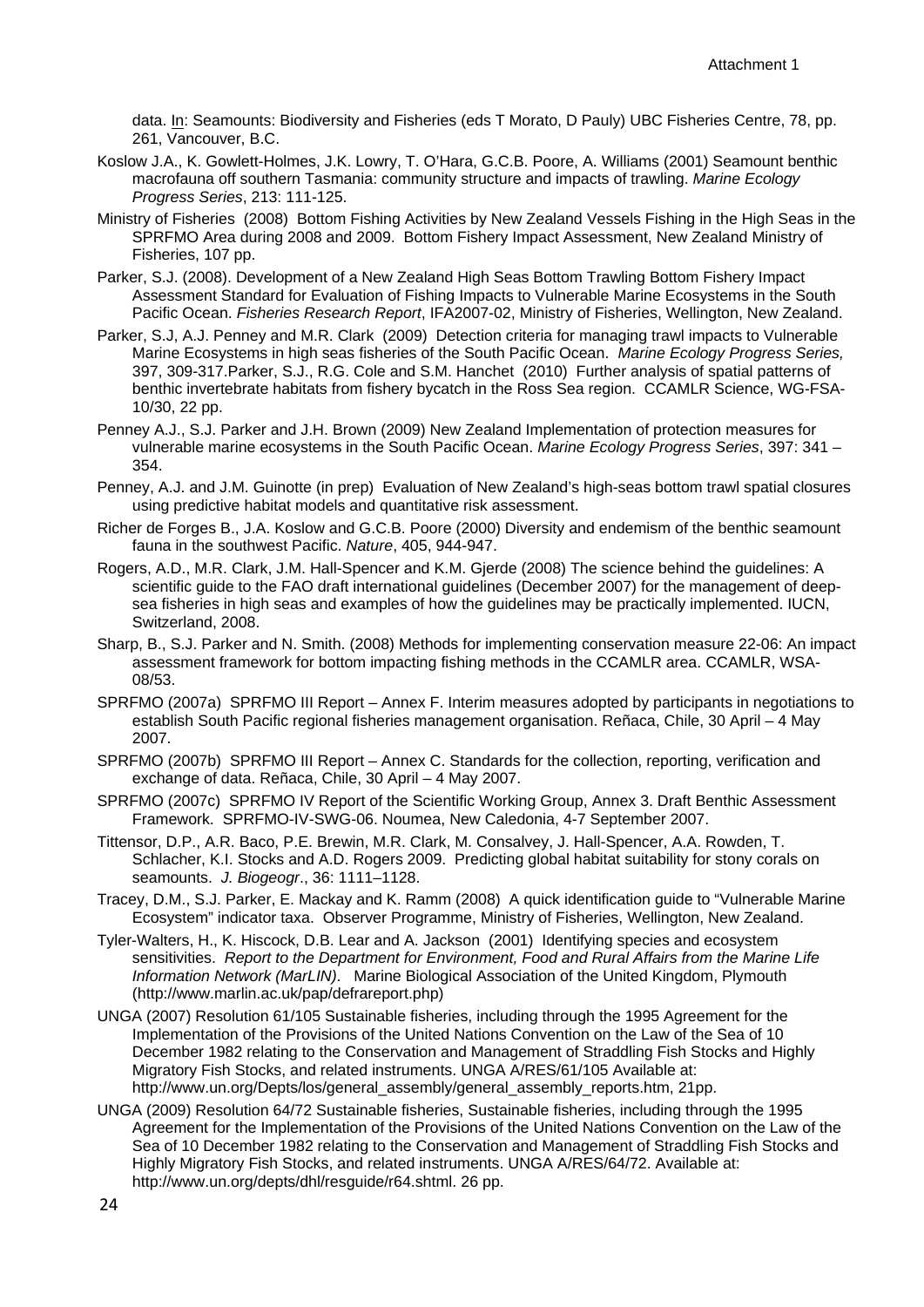- Warwick R.M. and K.R. Clarke (1998) Taxonomic distinctness and environmental assessment. *Journal of Applied Ecology*, 35: 532–543.
- Williams, A., J. Dowdney, A.D.M. Smith, A.J. Hobday and M. Fuller (in press). Evaluating impacts of fishing on benthic habitats: A risk assessment framework applied to Australian fisheries. *Fisheries Research* (in press).
- Yesson, C., M.R. Clark, M.L. Taylor and A.D. Rogers (2011) The global distribution of seamounts based on 30 arc seconds bathymetry data. *Deep Sea Research I*, 58: 442 – 453.

Zezina, O. (1997). Biogeography of the bathyal zone. *Advances in Marine Biology*, 32: 389–426.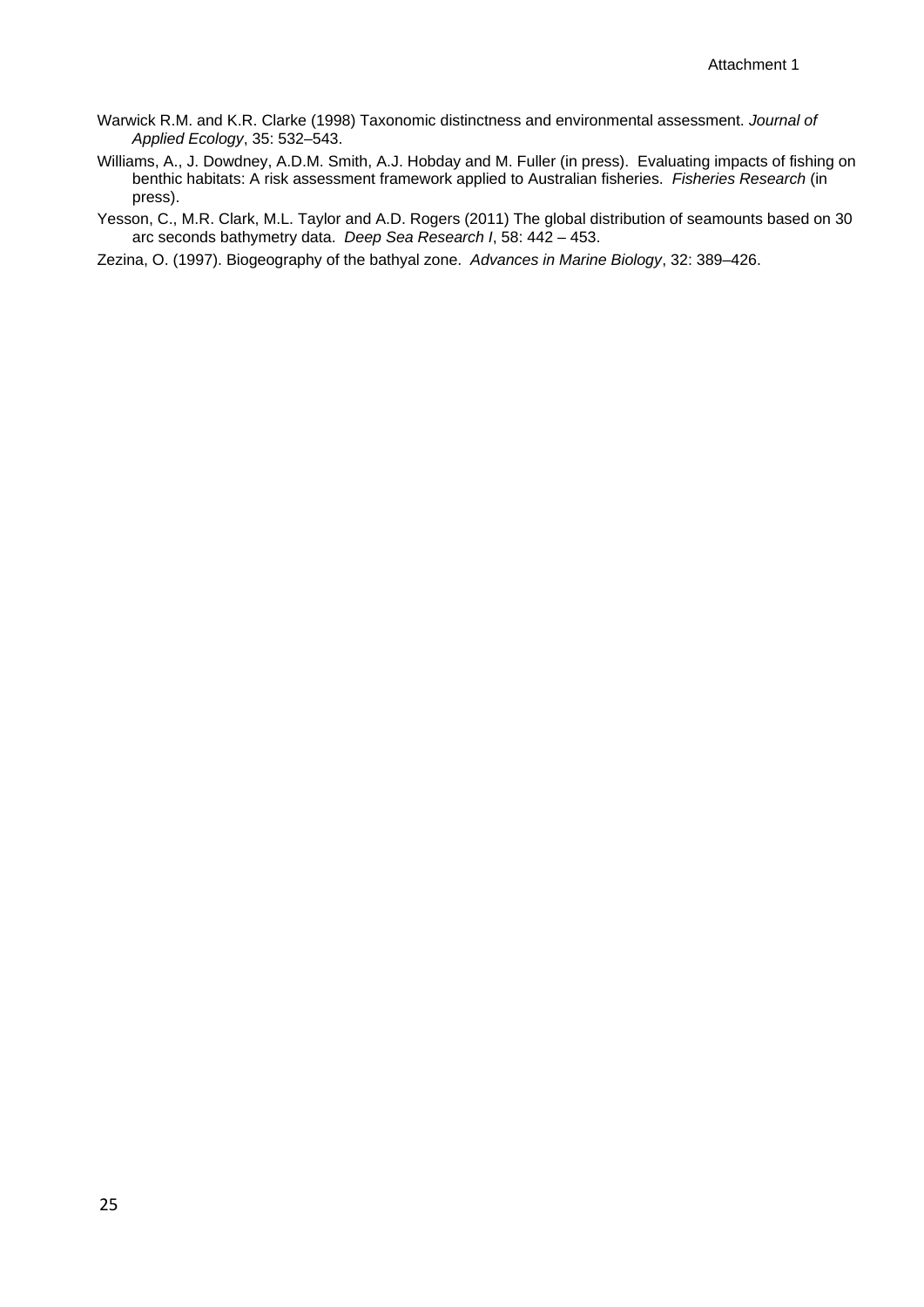# **10. Appendix A**

# **10.1. Mapping of Bottom Fishing Effort and VMEs**

Mapping of known or likely vulnerable marine ecosystems is an important pre-requisite for risk assessment and development of management and mitigation measures to prevent significant adverse impacts in such areas. Scientific analyses are required to designate areas known or likely to support VMEs, to allow these areas to be characterised and mapped. Such analyses should use all potential sources of information, including:

- Data on repetitive encounters of fishing vessels with vulnerable species in a particular area (e.g. Rogers et al. 2008, Parker et al. 2010).
- Distribution of predicted habitat suitability derived from predictive habitat models for vulnerable marine taxa (Tittensor et al. 2009, Davies & Guinotte 2011, Anderson et al. 2011), or from other physical data/surrogates, used to inform habitat-suitability analyses (Hirzel et al. 2002, Clark et al. 2006, Davies et al. 2008).
- **Data from scientific seabed biodiversity surveys which may be integrated into, or used to inform,** habitat suitability analyses (Williams et al. 2009, Anderson et al. 2011).

The SWG will coordinate analyses of data from these sources to develop habitat suitability indices, and to predict and map locations of seabed areas with a high likelihood of supporting VMEs in the SPRFMO Area. The results of these analyses should be considered by participants in their impact assessments.

# **10.2. Designation of Areas as VMEs**

The FAO deep-sea guidelines recognise that 'Merely detecting the presence of an element itself is not sufficient to identify a VME'. (FAO 2008, Annex 1). Single encounters with evidence of a VME indicate the presence of a vulnerable species at some point in the area fished during the tow or set, but may not indicate the presence of a vulnerable ecosystem. Further analyses are required to designate areas known to support VMEs based on repetitive encounters with vulnerable species in a particular area, prediction of areas likely to support VMEs based on information on habitat suitability for vulnerable deepwater benthic species, or seabed biodiversity surveys.

### **Repetitive Encounters with Vulnerable Taxa**

While an encounter with evidence of a VME at a single site may not indicate presence of an actual VME, multiple or repetitive encounters with such evidence in an area indicate an increasing likelihood that the area does support a benthic VME. Data on evidence of VMEs gathered during fishing operations, and reported to the SPRFMO Secretariat, should be regularly analysed to identify, map and characterise areas in which multiple or repetitive encounters with VME species are found. Guidelines on what constitutes repetitive encounters with vulnerable taxa indicating presence of a VME are provided by Rogers et al. (2008):

- Two or more consecutive hauls containing > 2kgs each of live corals, or > 5kg sponges or other habitat-forming epifauna, on the same trawl track or setting area, or where consecutive trawling tracks or sets intersect.
- $\bullet$  > 4 encounters of > 2kg of corals, or > 10 encounters of > 2kg of sponges or other habitatforming epifauna, within an area (1km2) within one year.
- $\rightarrow$  4 corals per 1000 hooks in a long line fishery within one year within an area (10 km2).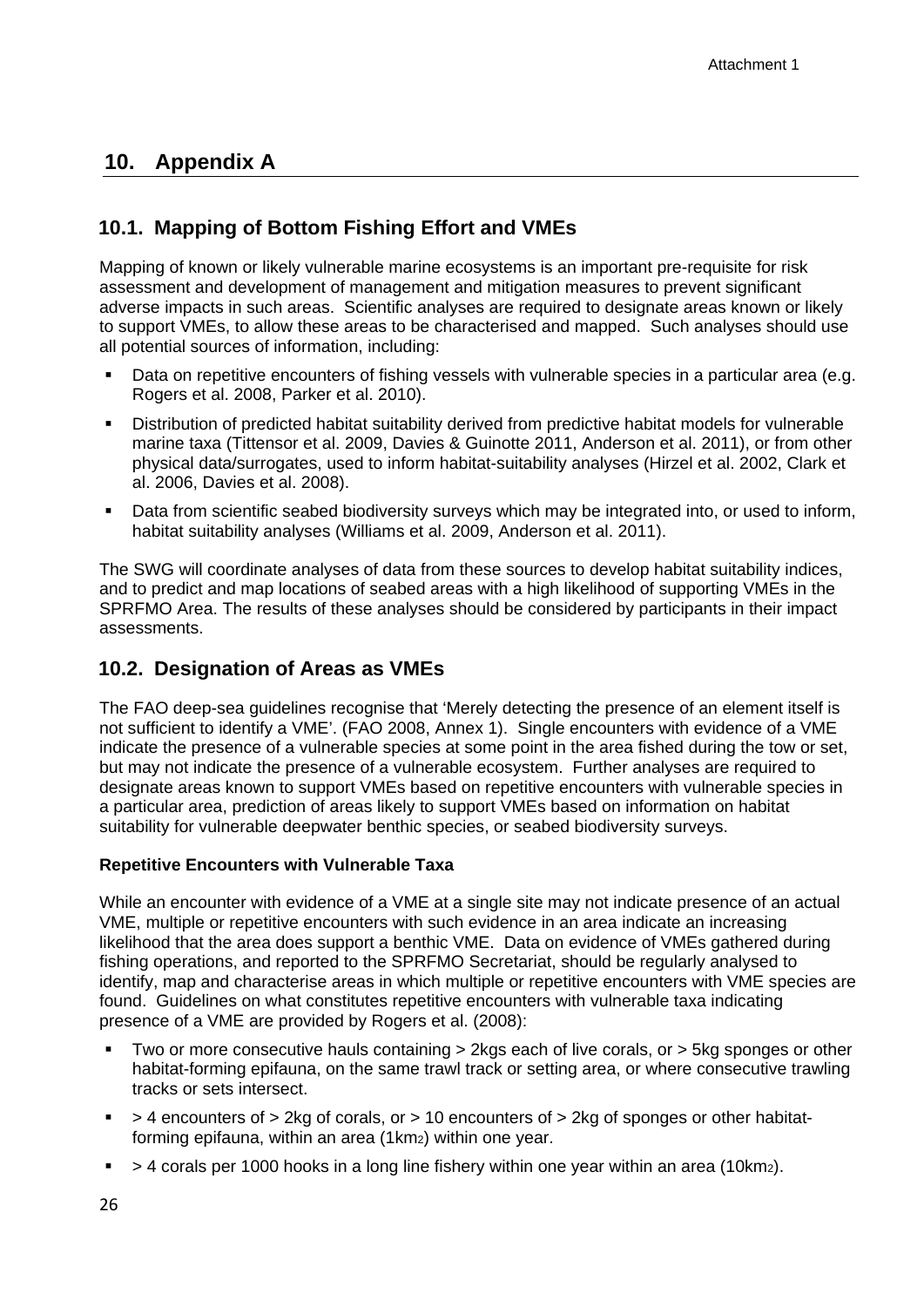$\sim$  > 15% of hauls of any gear within an area (10 - 100 km<sup>2</sup>) containing corals, sponges or other habitat forming epifaunal taxa.

#### **Prediction of Habitat Suitability and Likelihood of VMEs**

Data on seabed biodiversity are lacking for most deep sea benthic areas, except for a few specifically surveyed seamount systems, and seabed biodiversity surveys are likely to remain unaffordable for all but a few areas of particular interest. In the absence of such data, biologically important physical factors (Clark 2008, Williams et al. 2009) can be used to indicate suitability of specific areas for vulnerable benthic species, and to stratify measures such as spatial closures to protect such areas. Seabed geo-morphological classification derived from seismic surveys can be used to identify areas of particular substratum types that can be correlated with particular benthic communities (Anderson et al. 2011).

Physical seabed factors can be combined with physical / chemical factors such as temperature, salinity, depth, chlorophyll, oxygen, currents, productivity and water chemistry using habitat suitability models (Tittensor et al. 2009, Davies & Guinotte 2011) to predict suitability of particular areas or features as habitats for VME species. Various analyses of this type have been conducted for the South Pacific region. Clark et al. (2006) classified the original Kitchingman and Lai (2004) seamounts in terms of suitability as habitats for coldwater corals, and Allain et al. (2008), classified South Pacific seamounts in terms of depth suitability for various deepwater fish species. Tittensor et al. (2009) and Davies & Guinotte (2011) developed global predictive habitat suitability models for coldwater scleractinian corals. Global seamount databases have been updated using the highresolution (30 arc-second) GEBCO bathymetric data (Yesson et al. 2011) and habitat suitability of these seamounts has been classified using the habitat suitability results of Davies & Guinotte (2011). Taxonomic distinctness indices (Warwick and Clark 1998, Clark and Warwick 1998, 2001) can be used to evaluate comparative uniqueness, and therefore vulnerability, of communities on different features.

In addition to data on interactions with evidence of a VME, SPRFMO participants should collect and contribute data that are potentially useful to habitat suitability analyses. These data could include high-resolution or multi-beam bathymetry, VME by-catch data or seabed imagery, and should be used in periodic analyses coordinated by the SWG to develop habitat suitability indices, predict and map locations of seabed areas with a high likelihood of supporting VMEs in the SPRFMO Area.

#### **Seabed Biodiversity Surveys**

The most reliable data on seabed biodiversity and presence of VMEs will be provided by scientific seabed biodiversity surveys, either using seabed sampling equipment designed to quantitatively sample the fauna concerned (such as benthic sampling sleds), or using photographic or video imagery (Constable and Holt 2007, CCAMLR 2007) along planned survey transects. Where feasible, efforts should be made to conduct such sampling in areas of particular interest or concern, such as those predicted from habitat suitability analyses to be highly likely to support VMEs.

Particular efforts should be made to survey areas proposed for long-term and large-scale spatial closures, to ensure that such areas do contain substantial and biodiverse VME communities, and that they are representative (in terms of actual or predicted biodiversity and VME abundance) of areas to be left open to possible fishing. Such surveys could be conducted as internationally collaborative surveys between SPRFMO participants.

Where scientific surveys are not considered to be cost effective, industry fishing vessels may be suitable platforms for conducting opportunistic seabed imaging using drop cameras or net-mounted video systems. Simultaneous collection of seabed images and benthic bycatch recording by scientific observers would provide a particularly useful data set for improving understanding of the relationship between seabed biodiversity and benthic bycatches by various fishing gears.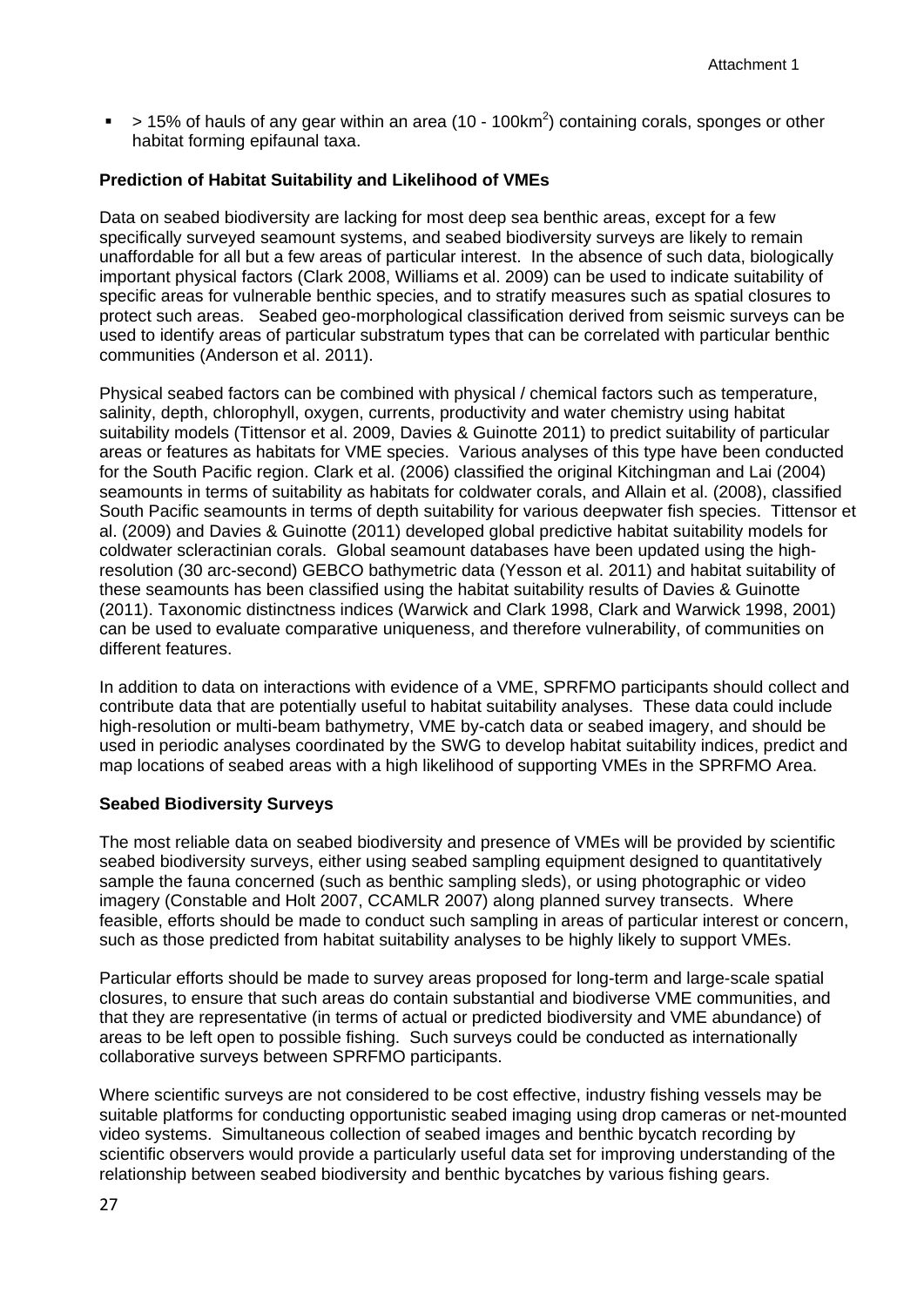#### **Designation of VME Areas**

Information and data on interactions with VME species, predictive analyses of habitat suitability and results of seabed biodiversity surveys should form the basis for mapping and designation of areas known or likely to support VMEs within the SPRFMO Area. The SWG should develop recommendations for measures to protect such areas from significant adverse impacts of bottom fishing.

# **10.3. Mapping of Bottom Fishing Effort**

Participants are to provide bottom fishing effort distribution maps, of areas that will be fished, and areas that have been fished throughout the history of the fishery. These maps will be prepared at 0.1 degree (6 minute) grid resolution, noting SPRFMO confidentiality provisions. Bottom fishing effort distribution maps are to be prepared using all available individual tow-by-tow data. These data should also be submitted to the Secretariat in accordance with the SPRFMO Data Standards (SPRFMO 2007b).

Areas below fishable depth (currently about 1500m depth for bottom trawl fishing in the SPRFMO Area) should be excluded in maps of fishing effort distribution. Estimates of actual seabed swept area for bottom trawl fisheries should be based on actual trawl tracks, geospatially buffered with appropriate estimates of trawl swept width. Accurate estimates of seabed swept area are required for quantitative risk assessment of seabed impact areas, risk of interaction with VMEs and discounting of biodiversity in previously fished areas (Penney & Guinotte in prep). The SPRFMO Secretariat, in cooperation with the SWG, will develop and maintain electronic geospatial maps of joint bottom fishing effort for all Participants in bottom fisheries in the SPRFMO area at the agreed resolution, and will make these maps available to participants through the SPRFMO geospatial database

Different bottom fishing methods have different levels of expected impact (Chuenpagdee et al. 2003), with mobile gears such as bottom trawling (benthic or bentho-pelagic trawling) or dredging ranked as having the highest impact, and stationary gears (such as bottom lining) having lower impact. Bottom fishing effort distribution maps should therefore be prepared separately for each of the main bottom fishing methods: trawling, dredging, lining, stationery netting, potting and trap fishing. Maps of the fishing effort distribution should also be prepared for different periods of years, so that the SWG can evaluate both the cumulative duration of fishing impacts in various areas, and also the recovery time for areas fished in the past.

### **10.4. Mapping of Vulnerable Marine Ecosystems**

Mapping of available data on the known or likely distribution of VMEs in the SPRFMO area is critical to informing the bottom fishery impact assessments participants will conduct. There a number of steps towards mapping VMEs in the SPRFMO area:

- Mapping of predicted distribution of VMEs based on the results of predictive habitat suitability models for VME taxa.
- Mapping of known or predicted underwater topographic features, particularly seamounts, which may support vulnerable benthic species and ecosystems.
- Mapping of fishing positions observed to contain 'evidence of VMEs', as defined in the rapid VME evidence assessment protocol in the BFIAS, and of scientific observer data on benthic bycatches.
- Mapping of seabed biodiversity data from research surveys, underwater visual images or scientific sampling programmes.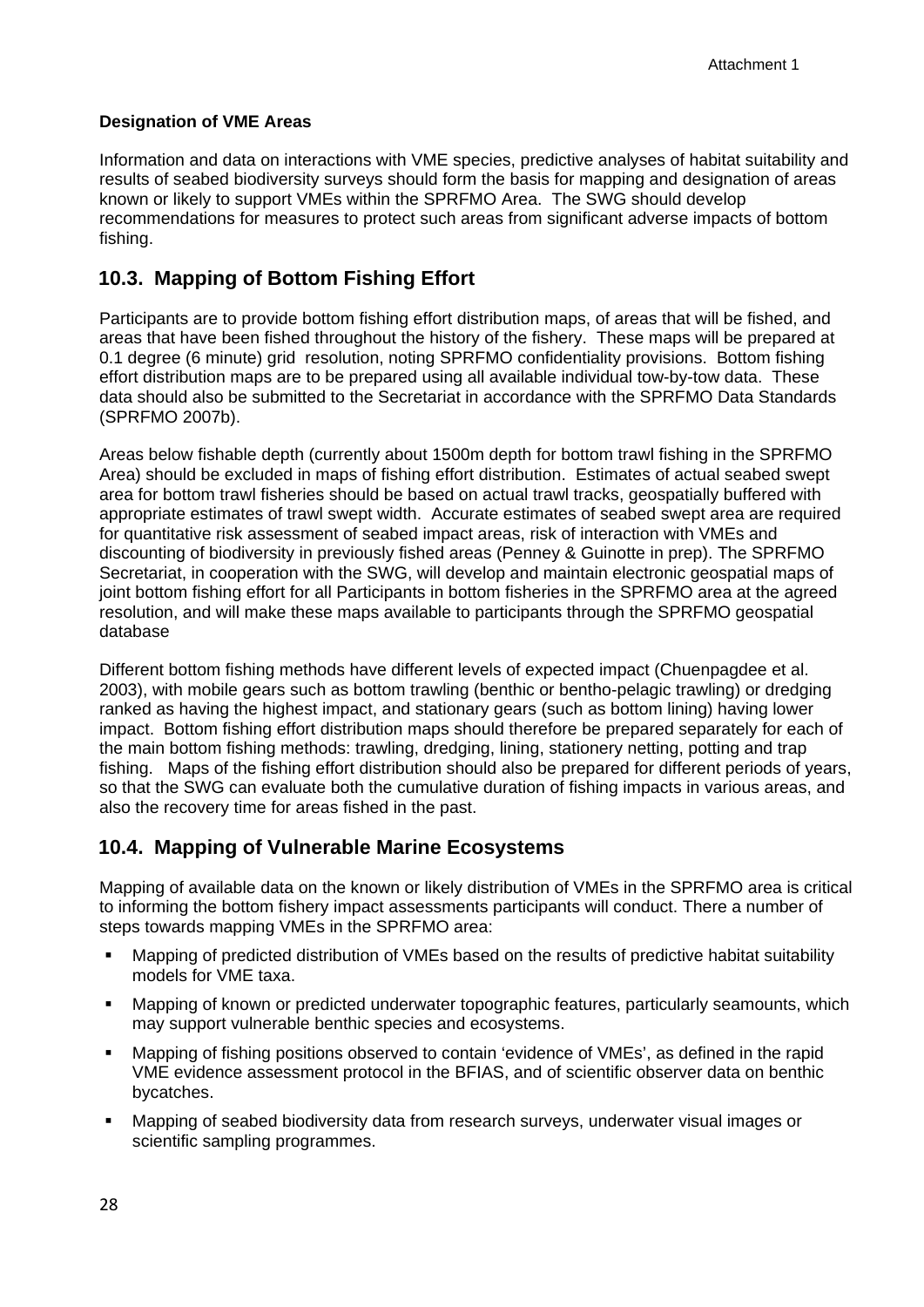Analysis of the above information to identify, designate and map areas which are known or likely to contain VMEs, and which require protection from fishing impacts.

# **10.5. Mapping of Underwater Topographic Features**

UNGA Resolutions 61/105, 64/72 and the SPRFMO interim measure both identify seamounts as areas of particular concern regarding potential impact of fishing on VMEs which may occur on such features. The FAO deep-sea guidelines extend this to list a number of underwater topographic features or habitats which may contain VMEs, including summits and flanks of seamounts, submerged edges and slopes, guyots, banks, knolls, hills, canyons, trenches, hydrothermal vents and cold seeps (FAO 2008, Annex 1).

The SPRFMO SWG has requested the Secretariat to include data on such features in the SPRFMO Geospatial Database. Primary sources of such data include:

- The global database of predicted seamount features produced by Kitchingman & Lai (2004).
- The database of validated and cross-checked seamount features occurring in the SPRFMO Area produced by Allain *et al*. (2008).
- The updated global database of seamount based on GEBCO 30 arc-second bathymetry produced by Yesson et al (2011).
- Global predicted coral habitat suitability maps from habitat suitability analyses by Tittensor et al. (2009) and Davies & Guinotte (2011), and classifications of the above seamounts database using these model results.
- Available bathymetric grid data for the South Pacific region from the General Bathymetric Chart of the Oceans (GEBCO), and for the Tasman Sea area from GeoScience Australia.
- Additional high resolution bathymetric data which may be collected during surveys, or by the fishing industry during fishing operations in the SPRFMO Area.

The bathymetric data sets should be used in geostatistical analyses coordinated by the SWG to detect and delineate seabed features with particular profile, slope, depth and elevation which characterise features which are likely to support VMEs. Such features should then be added into the SPRFMO geospatial database of underwater topographic features which may support VMEs.

# **10.6. Mapping of Sites with Evidence of VMEs**

The SPRFMO bottom fishing interim measures require participants to monitor bottom fishing operations for 'evidence of VMEs' and report all such encounters, including details of the evidence obtained, to the SPRFMO Secretariat (bottom fishing IM 7, SPRFMO 2007a) so that such sites can be managed to prevent significant impacts of bottom fishing.

Mapping of all sites found to contain evidence of VMEs is an essential first step towards subsequent analysis of repetitive encounters with vulnerable species in a particular area, which may lead to that area then being designated as a VME (see Section 1.0 - Designation of Areas as VMEs). Data on encounters with evidence of VMEs should be reported to the SPRFMO Secretariat immediately after the completion of each trip on which evidence of VMEs was encountered. Data should be reported separately for each fishing event and should include:

- Date of the fishing event.
- Fishing gear type.
- Exact location of the encounter (position of start of haul of the fishing gear in Lat / Lon to the nearest 1/10th degree).
- Depth of fishing event (start of haul).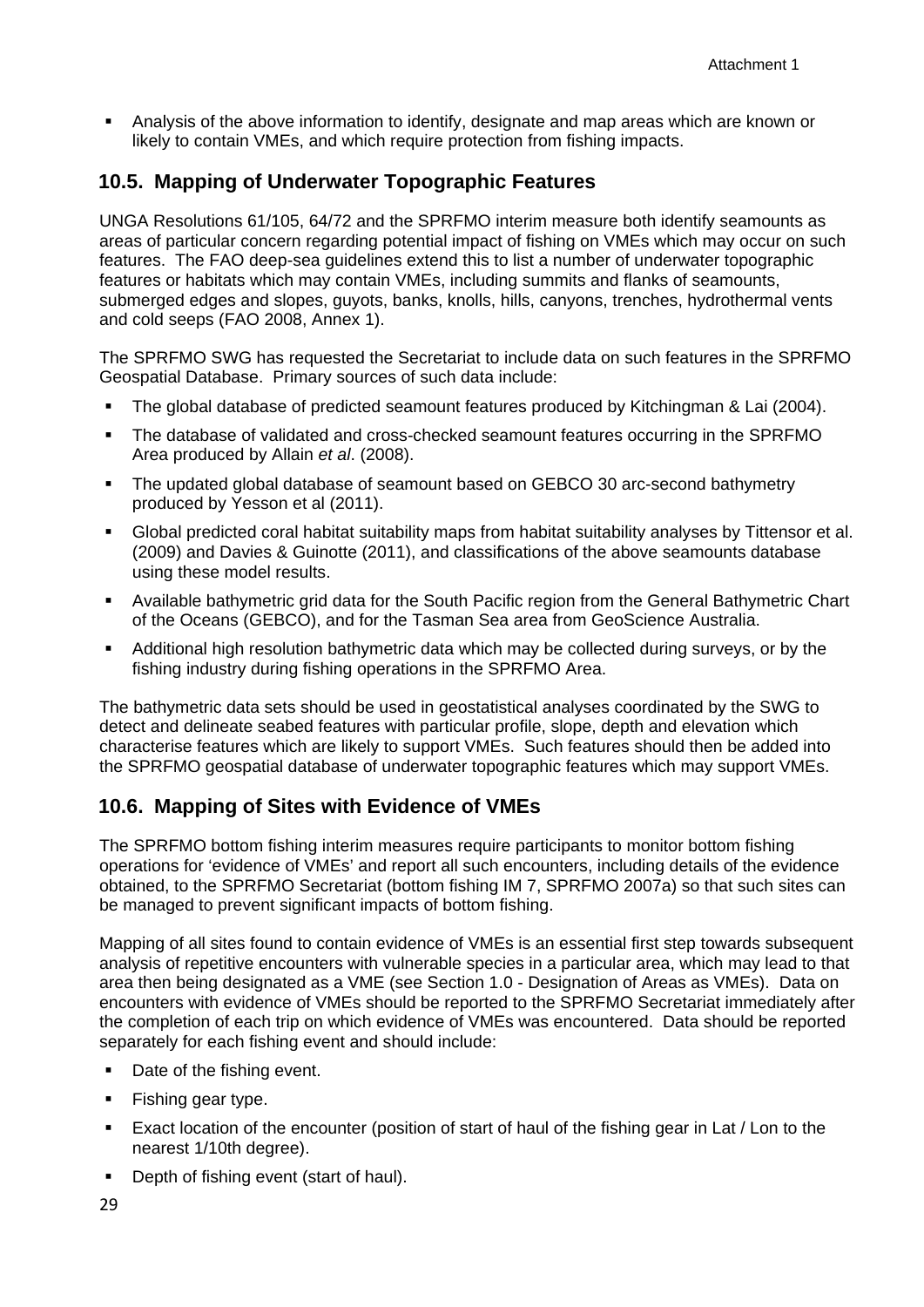Details of the VME evidence encountered, listing each taxonomic group recorded under the VME evidence protocol, with quantitative estimates (weight or volume) of bycatch of each taxon.

All detailed scientific observer data on benthic by-catch observed while monitoring bottom fishing operations should also be reported to the Secretariat in a similar format to the above evidence data, but with benthic species identified to the lowest taxon possible, and by-catches of each taxon quantified by weight or volume.

# **10.7. Identification of Areas Known or Likely to Contain VMEs**

Section 9.6 details a process for analysing data on sites with repetitive encounters with evidence of VMEs, or analyses of the distribution of habitats predicted to be likely to support VMEs. Results of such analyses should be included in the SPRFMO geospatial database to contribute to the scientific basis for recommended management measures to protect adequate and representative areas known or likely to support VMEs in the SPRFMO Area.

In the absence of benthic biodiversity survey data, scientific classification of the likelihood that particular areas or features will contain VMEs will have to rely on predictive habitat suitability modelling. The latest developments in this field relate to development and improvement of global coral habitat suitability models, particularly recent global maximum entropy (Maxent) models published by Tittensor et al, (2009) and Davies & Guinotte (2011). Of these, the Davies & Guinotte predictive model has been developed at higher resolution (30 arc-second, about 1 km<sup>2</sup>). Figure 3 shows a map of the predicted habitat suitability for *Solenosmilia variabilis*, the most dominant habitat forming coral in the region around New Zealand and Australia.



Figure 3. Map of the western part of the SPRFMO Area around New Zealand and Australia showing the predicted habitat suitability for the framework-forming scleractinian coral Solenosmilia variabilis, from the global scleractinian habitat suitability model of Davies & Guinotte (2011)

The predicted coral habitat suitability model results of Davies & Guinotte have been used to classify the summits of the updated global seamounts data developed by Yesson et al. (2011), and figure 4 shows a map of the distribution of these seamounts in the SPRFMO Area, classified by predicted coral habitat suitability.